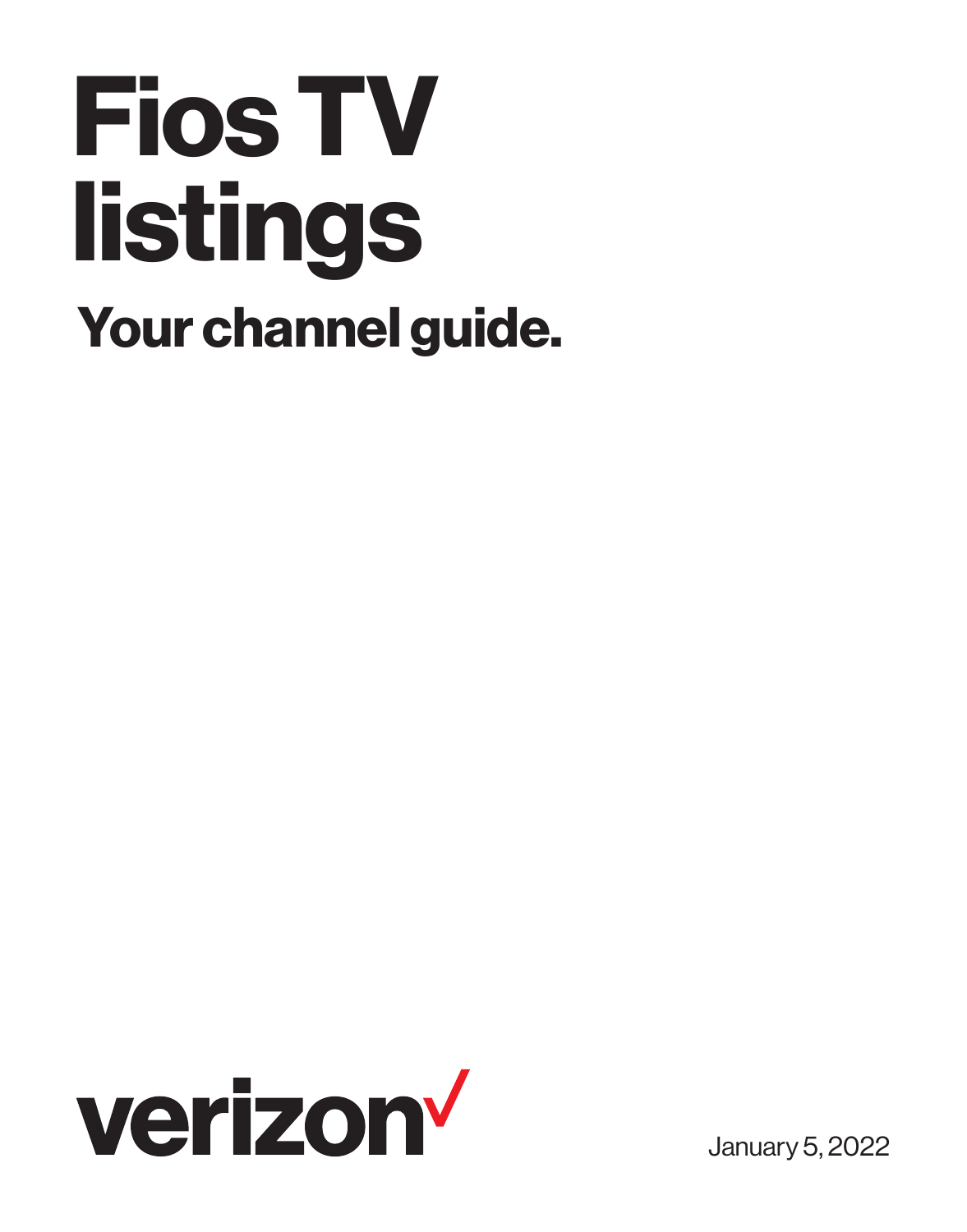### **Channel categories**

| <b>Local channels</b>      |                                                  | 1-49 SD, 501-549 HD                             |
|----------------------------|--------------------------------------------------|-------------------------------------------------|
| <b>Local Plus channels</b> |                                                  | 460-499 SD                                      |
|                            | <b>Local Public/Edu/Gov (varies by location)</b> | 15-47 & 960-965 SD,<br>1961-1965 & 2110-2175 HD |
| <b>Entertainment</b>       |                                                  | 50–69 SD, 550–569 HD                            |
| <b>Sports</b>              |                                                  | 70-99 & 300-339 SD, 570-599 & 800-839 HD        |
| <b>News</b>                |                                                  | 100-119 SD, 600-619 HD                          |
| Info & education           |                                                  | 120-139 SD, 620-639 HD                          |
| <b>Women</b>               |                                                  | 140–149 SD, 640–649 HD                          |
| <b>Marketplace</b>         |                                                  | 150-159 SD, 650-659 HD                          |
| <b>Home &amp; leisure</b>  |                                                  | 161–179 SD, 662–679 HD                          |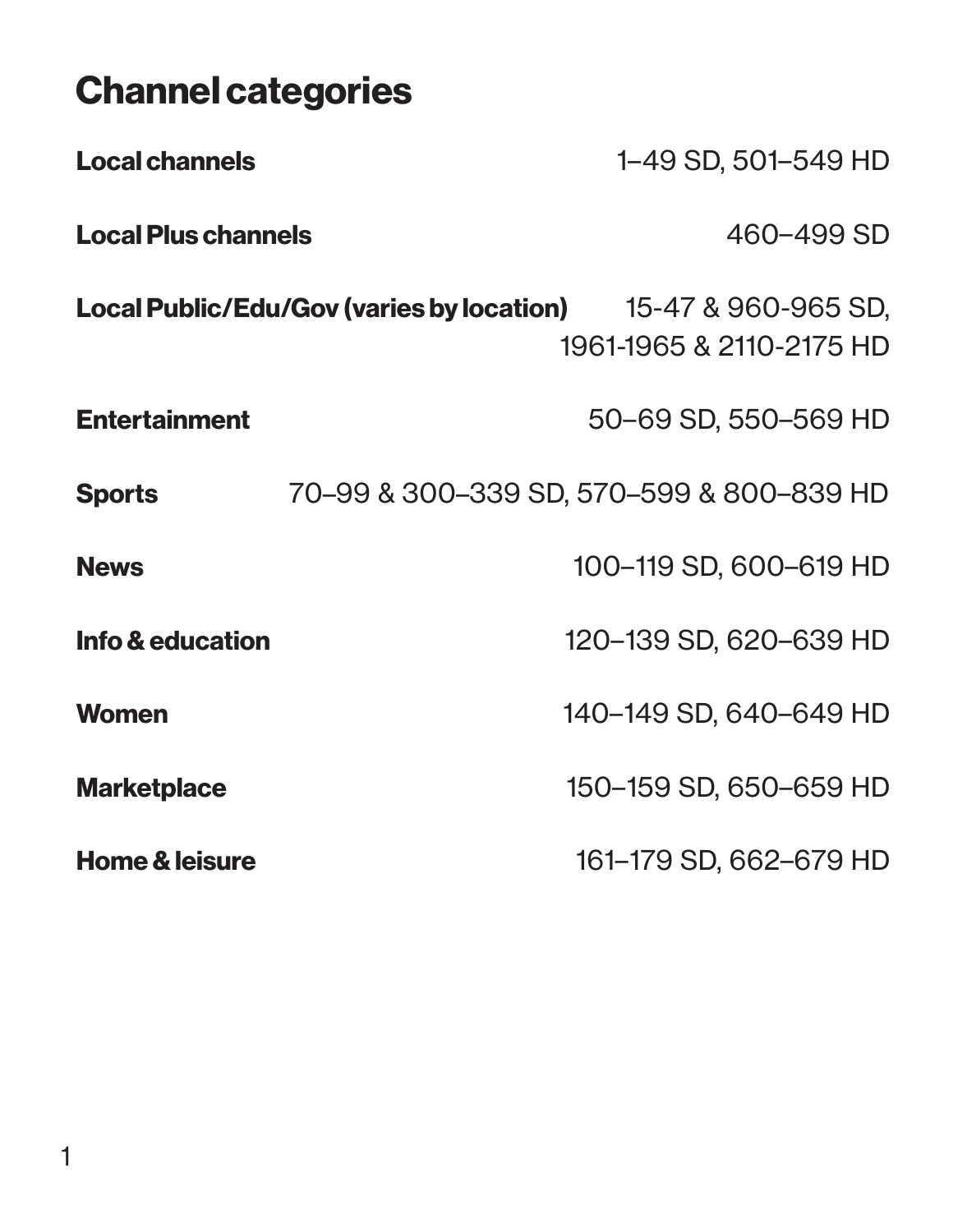| <b>Pop culture</b>                      | 180-199 SD, 680-699 HD |
|-----------------------------------------|------------------------|
| <b>Music</b>                            | 210-229 SD, 710-729 HD |
| <b>Movies/Family</b>                    | 230-249 SD, 730-749 HD |
| <b>Kids</b>                             | 250-269 SD, 780-789 HD |
| People & culture                        | $270 - 279$            |
| <b>Religion</b>                         | 790-799 HD             |
| <b>Premium movies</b>                   | 340-449 SD, 840-949 HD |
| <b>Pay per view/Subscription sports</b> | 1000-1499              |
| <b>Spanish language</b>                 | 1500-1749              |
| <b>Digital music</b>                    | 1800-1850              |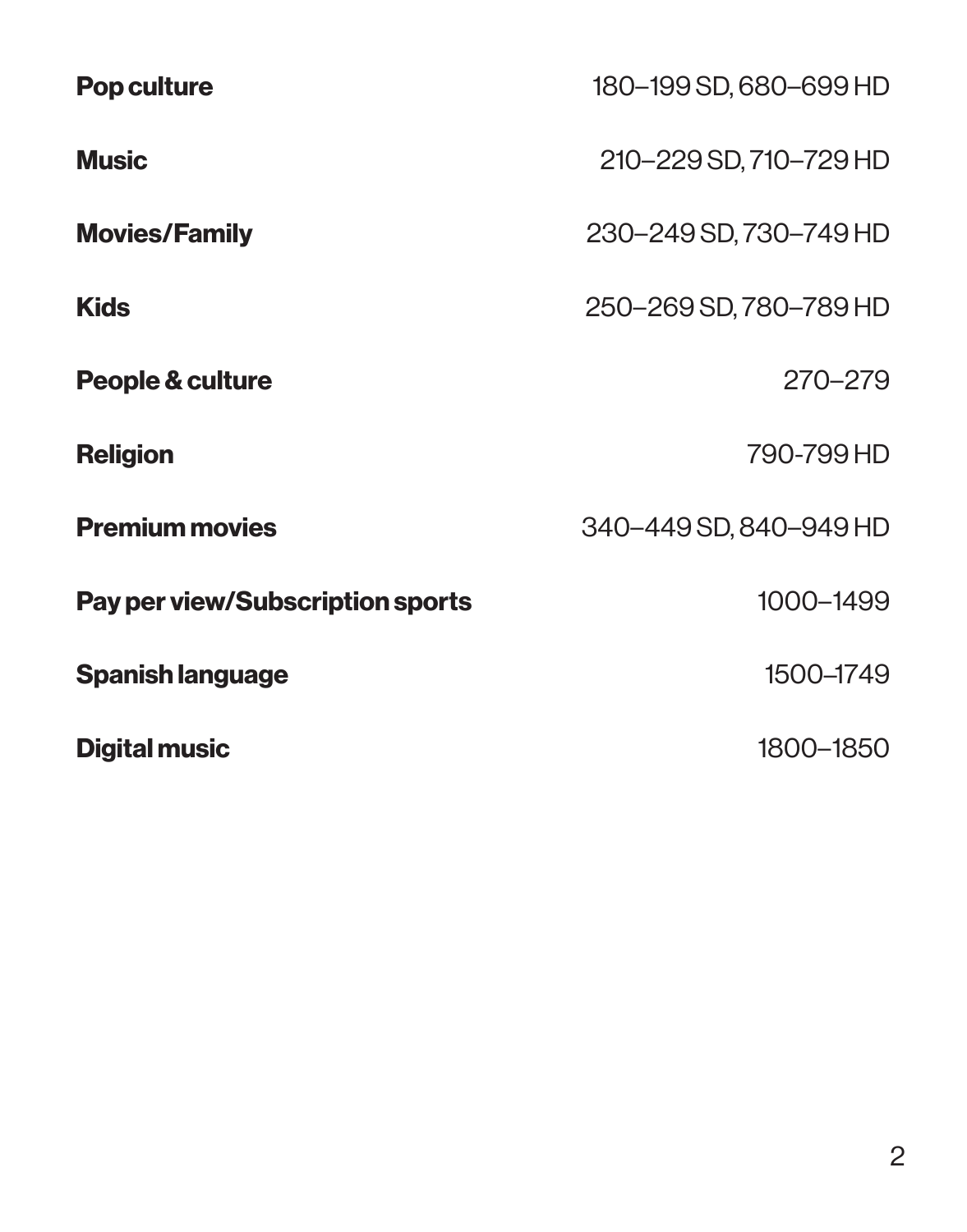# **Fios TV listings**

**Mix and match plans Packages**

More Fios TV1

The Most Fios TV1

Fios TV Mundo<sup>2</sup>

Fios TV Mundo Total1

Your Fios TV Visit verizon.com for channel information.

1 Fios TV Local Package and regional sports are included.

2Fios TV Local Package and some regional sports are included.

Local Channels & Regional Sports Networks not shown. Visit verizon.com/info/channel-lineup/ to use the Fios channel lineup tool to view the Local Channels & Regional Sports Networks available.

See page 16 to view the channel lineup for Classic TV plans.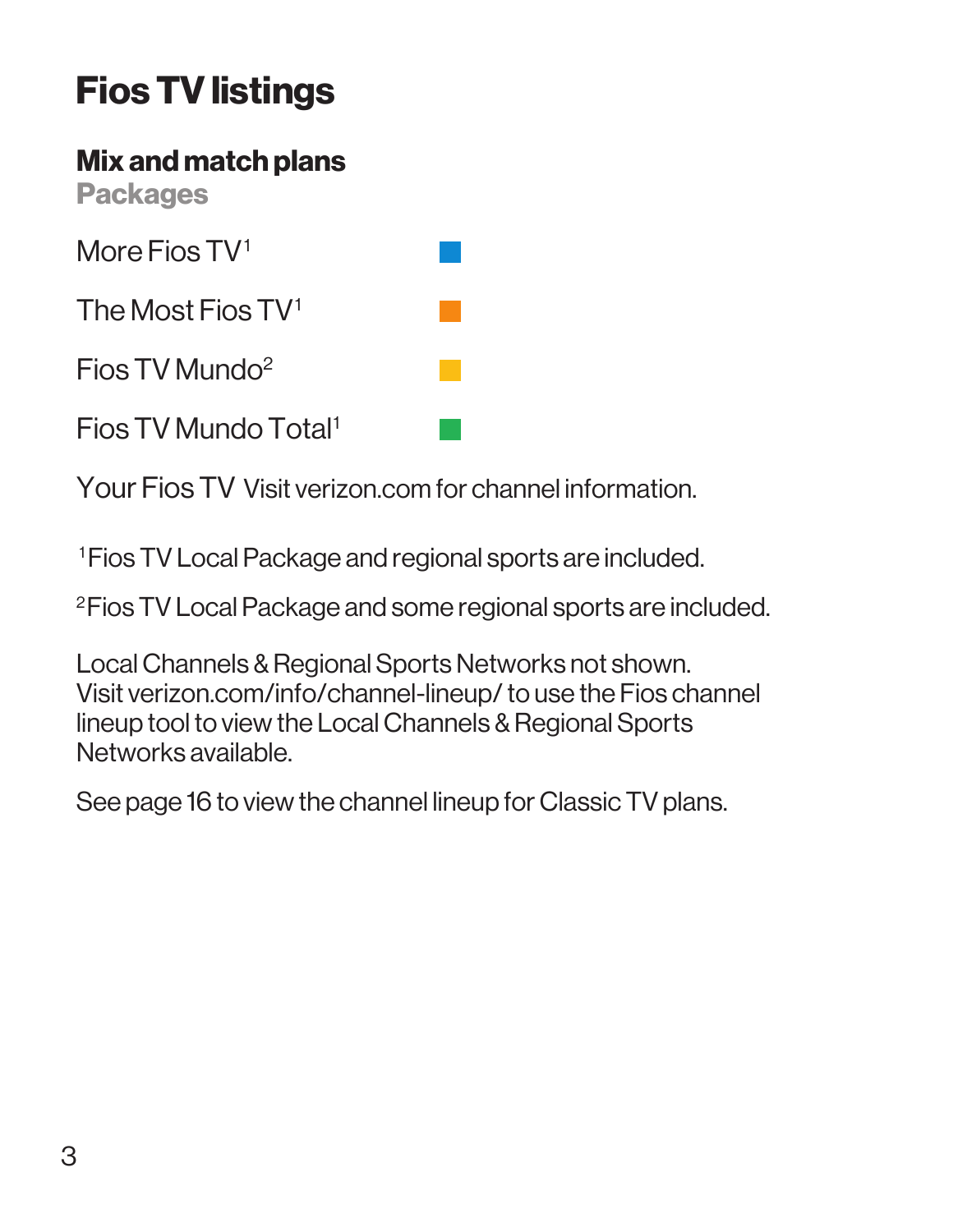| <b>Network</b>                 | <b>Channel SD/HD</b> | <b>Package</b> |
|--------------------------------|----------------------|----------------|
| A&E                            | 181/681HD            |                |
| <b>ACC Network</b>             | 71/571HD             |                |
| AccuWeather                    | 119/619 HD           |                |
| <b>AMC</b>                     | 231/731HD            |                |
| <b>American Heroes Channel</b> | 125/625 HD           |                |
| <b>Animal Planet</b>           | 130/1565/630HD       |                |
| Antena 3 HD                    | 1515 HD              |                |
| <b>ASPIRE</b>                  | 272/772 HD           |                |
| <b>AWE</b>                     | 169/669 HD           |                |
| <b>AXS TV</b>                  | 215/569 HD           |                |
| <b>BabyFirst</b>               | 765 HD               |                |
| <b>Bandamax Estados Unidos</b> | 1663                 |                |
| <b>BBC</b> America             | 189/689HD            |                |
| <b>BBC World News</b>          | 107/609 HD           |                |
| <b>Beauty IQ</b>               | 656 HD               |                |
| belN Sports HD                 | 805 HD               |                |
| belN Sports en Español         | 1538 HD              |                |
| BET                            | 270/770 HD           |                |
| <b>BET Gospel</b>              | 225                  |                |
| <b>BET Her</b>                 | 220/720 HD           |                |
| <b>BET Jams</b>                | 213                  |                |
| <b>BET Soul</b>                | 219                  |                |
| Big Ten 1HD                    | 830 HD               |                |
| Big Ten Network 2 HD           | 831HD                |                |
| Big Ten Network 3 HD           | 833HD                |                |
| <b>Big Ten Network</b>         | 85/585 HD            |                |
| <b>Black News Channel HD</b>   | 612 HD               |                |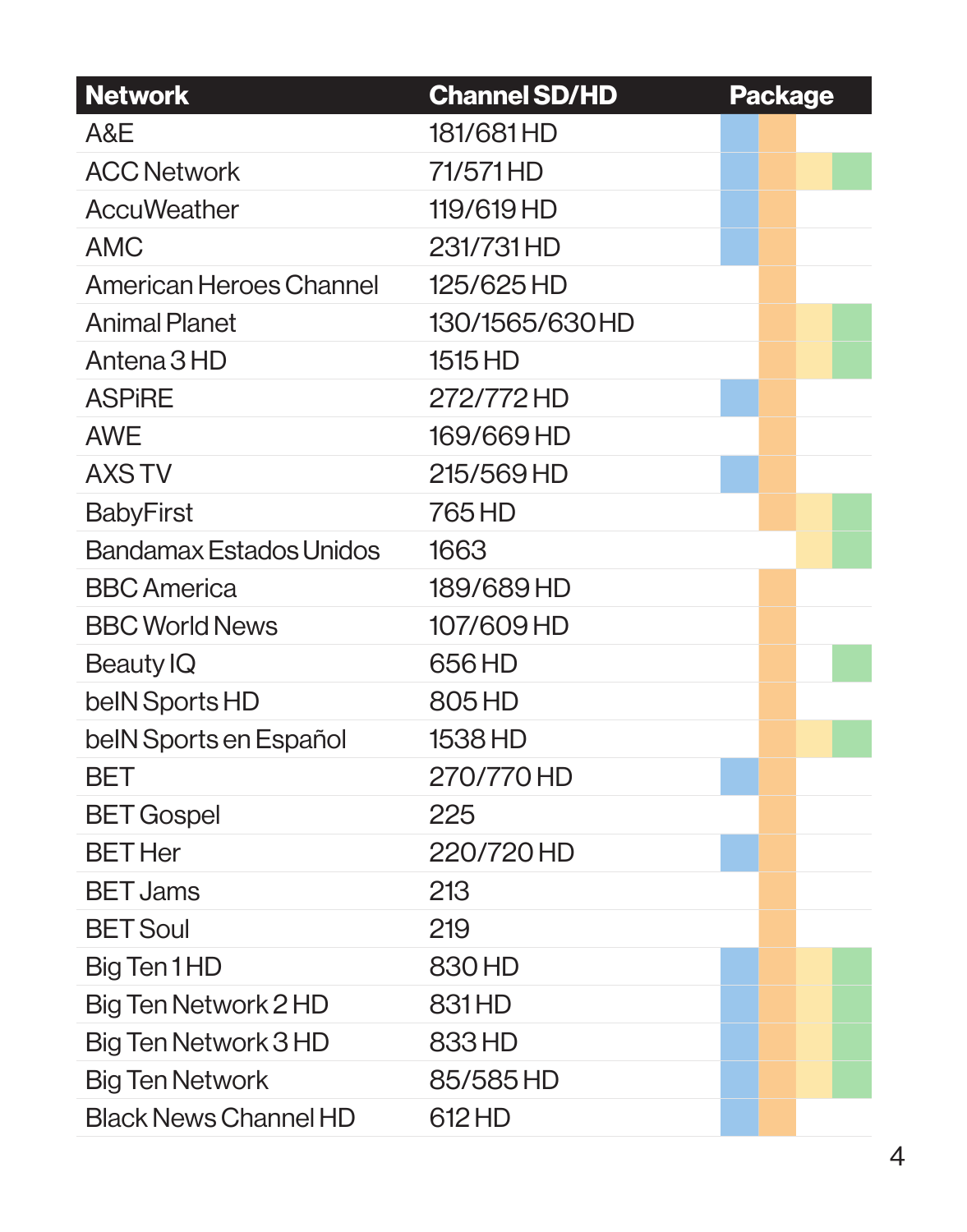| <b>Network</b>            | <b>Channel SD/HD</b> | <b>Package</b> |
|---------------------------|----------------------|----------------|
| <b>Bloomberg</b>          | 605HD                |                |
| <b>Boomerang</b>          | 258/1725             |                |
| <b>Bravo</b>              | 185/685 HD           |                |
| <b>Canal SUR</b>          | 1549                 |                |
| Cars TV HD                | 599 HD               |                |
| <b>Cartoon Network</b>    | 257/1726/757 HD      |                |
| Centroamérica TV          | 1703                 |                |
| <b>CBS Sports Network</b> | 94/594 HD            |                |
| <b>CGTN</b>               | 277                  |                |
| <b>Cheddar News HD</b>    | 614 HD               |                |
| <b>Cine Estelar</b>       | 1688                 |                |
| Cine Latino               | 1685                 |                |
| <b>Cine Mexicano</b>      | 1686                 |                |
| Cine Nostalgia            | 1687                 |                |
| Cinémoi                   | 236                  |                |
| Clan HD                   | 1724 HD              |                |
| Cleo TV HD                | 733 HD               |                |
| <b>CMT</b>                | 221/1665/721HD       |                |
| <b>CMT Music</b>          | 222                  |                |
| CNBC+                     | 102/1544/602HD       |                |
| <b>CNBC World</b>         | 106                  |                |
| <b>CNN</b>                | 100/1541/600HD       |                |
| <b>CNN</b> en Español     | 1540                 |                |
| <b>CNN</b> International  | 105                  |                |
| <b>Comedy Central</b>     | 190/1644/690HD       |                |
| Comedy TV HD              | 695 HD               |                |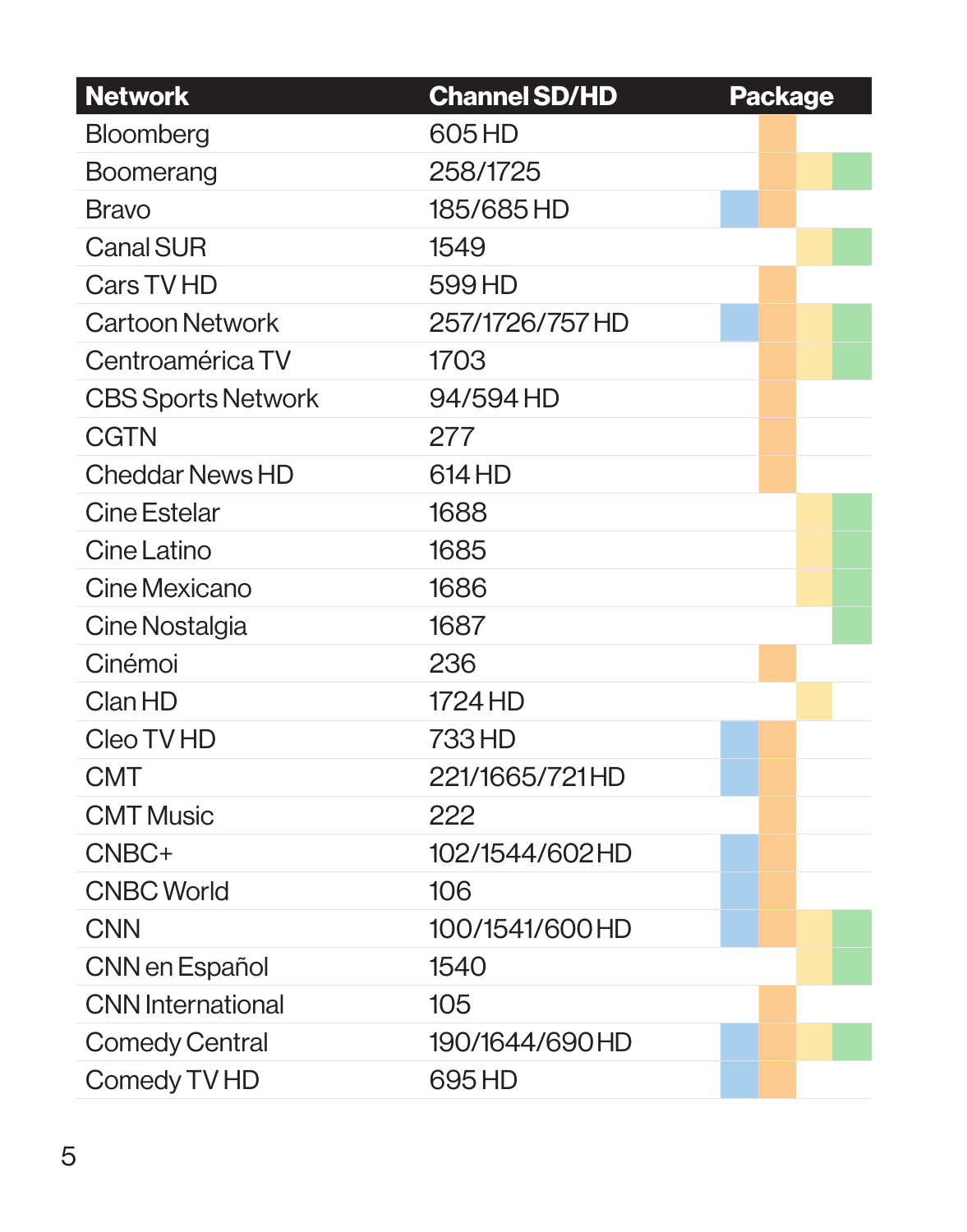| <b>Network</b>                          | <b>Channel SD/HD</b> | <b>Package</b> |
|-----------------------------------------|----------------------|----------------|
| <b>Cooking Channel</b>                  | 163/663 HD           |                |
| Crime & Investigation<br><b>Network</b> | 182/679 HD           |                |
| <b>C-SPAN</b>                           | 109                  |                |
| C-SPAN 2                                | 110                  |                |
| C-SPAN <sub>3</sub>                     | 111                  |                |
| Daystar                                 | 793 HD               |                |
| De Película                             | 1680                 |                |
| De Película Clásico                     | 1681                 |                |
| <b>Destination America</b>              | 168/668 HD           |                |
| <b>Discovery Channel</b>                | 120/1562/620HD       |                |
| Discovery En Español                    | 1563/1558 HD         |                |
| Discovery Familia                       | 1702/1701HD          |                |
| <b>Discovery Family Channel</b>         | 259/789HD            |                |
| Discovery Life                          | 161/624 HD           |                |
| <b>Disney Channel</b>                   | 250/1729/780HD       |                |
| <b>Disney Junior</b>                    | 260                  |                |
| Disney XD                               | 251/1722/781HD       |                |
| E! Entertainment Television             | 196/1640/696HD       |                |
| Ecuavisa Internacional                  | 1512                 |                |
| <b>Eleven Sports</b>                    | 597 HD               |                |
| Enrich                                  | 659 HD               |                |
| <b>EPIX</b>                             | 395/895 HD           |                |
| EPIX 2 HD                               | 896 HD               |                |
| <b>ESTVHD</b>                           | 558 HD               |                |
| <b>ESPN</b>                             | 70/570 HD            |                |
| ESPN <sub>2</sub>                       | 74/574 HD            |                |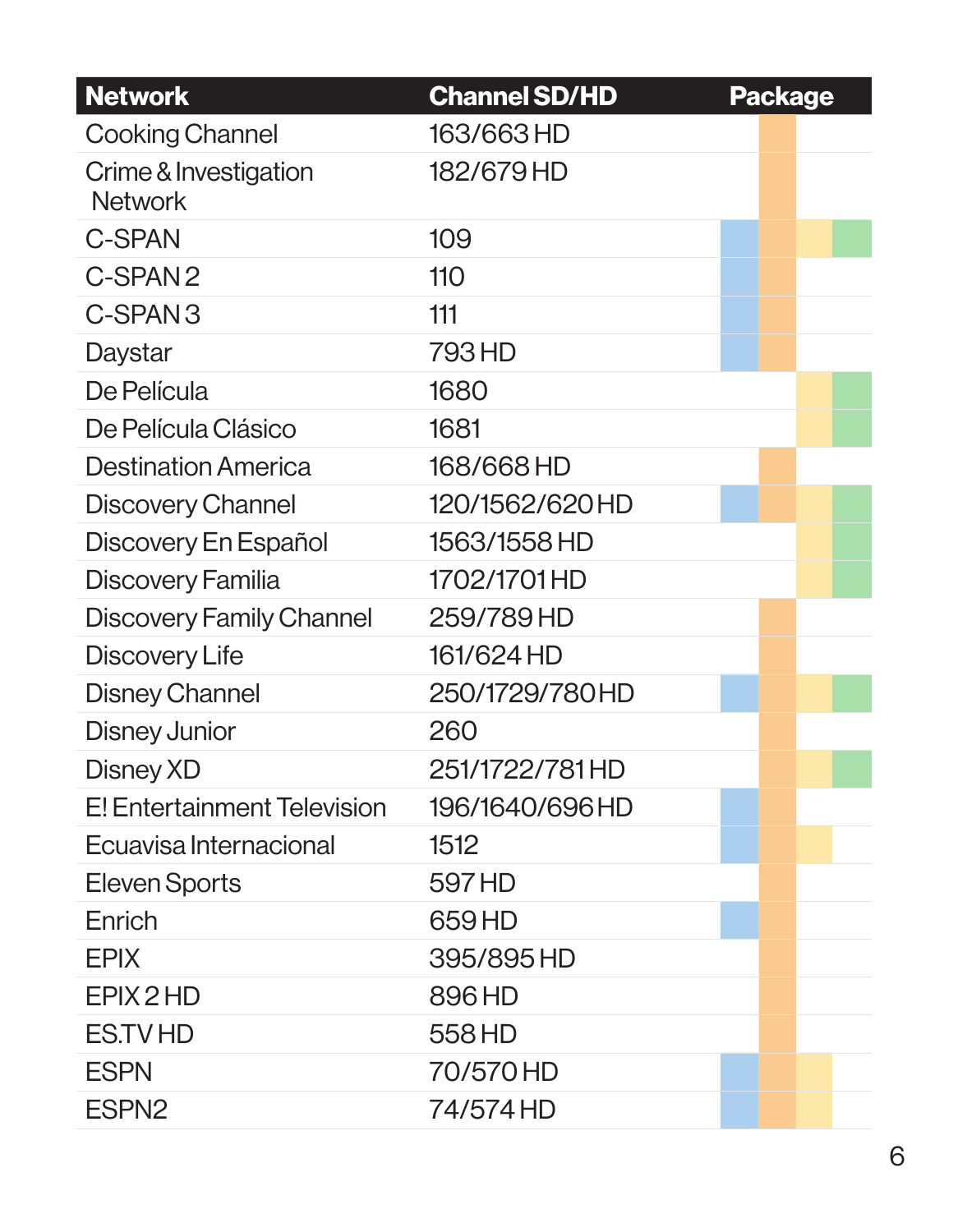| <b>Network</b>                 | <b>Channel SD/HD</b> | <b>Package</b> |
|--------------------------------|----------------------|----------------|
| <b>ESPN College Extra</b>      | 821-828 HD           |                |
| <b>ESPN Deportes</b>           | 1520/1537 HD         |                |
| <b>ESPNU</b>                   | 73/573 HD            |                |
| <b>ESPNews</b>                 | 72/572 HD            |                |
| ES. TVHD                       | 558 HD               |                |
| <b>EWTN</b>                    | 285                  |                |
| <b>EWTN</b> Español            | 1741                 |                |
| <b>FETV</b>                    | 245                  |                |
| Fios 4K7                       | 1497 <sup>‡</sup>    |                |
| Fios 4K8                       | 1498 <sup>‡</sup>    |                |
| Fios 4K9                       | 1499 <sup>‡</sup>    |                |
| <b>Fios Learning On Demand</b> | 131                  |                |
| <b>Flix</b>                    | 390                  |                |
| <b>Flix West</b>               | 391                  |                |
| <b>Food Network</b>            | 164/1621/664 HD      |                |
| <b>FOROtv</b>                  | 1551                 |                |
| <b>Fox Business Network</b>    | 117/1547/617 HD      |                |
| <b>Fox Deportes</b>            | 311/1521/1534 HD     |                |
| <b>Fox Life</b>                | 1582                 |                |
| <b>Fox News</b>                | 118/1543/618 HD      |                |
| <b>Fox Sports 1</b>            | 83/583HD             |                |
| Fox Sports 2                   | 84/584 HD            |                |
| Freeform                       | 199/1700/699HD       |                |
| FX.                            | 53/1504/553 HD       |                |
| <b>FX Movie Channel</b>        | 232/732 HD           |                |
| <b>FXX</b>                     | 191/691HD            |                |
| <b>FYI</b>                     | 129/629 HD           |                |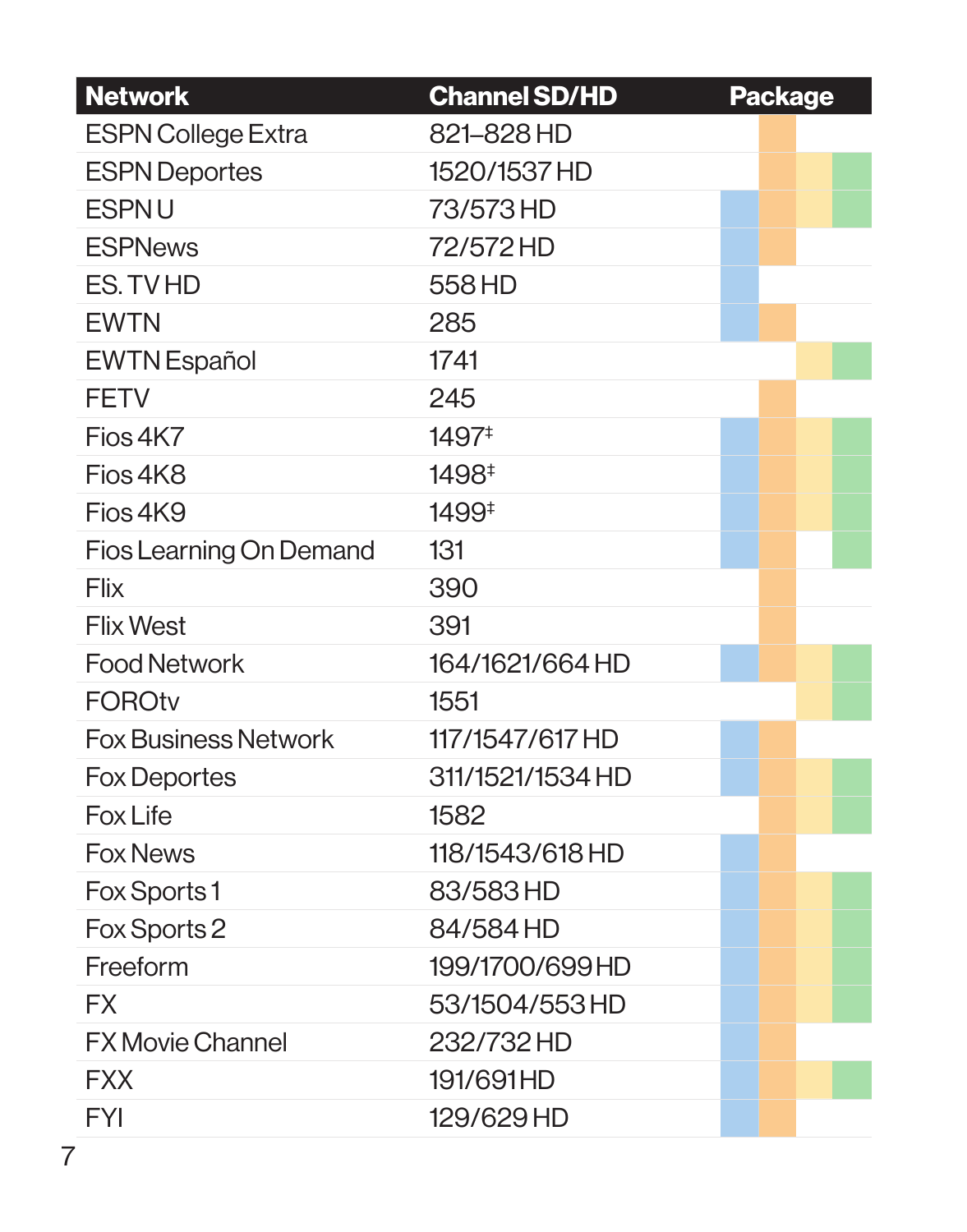| <b>Network</b>                          | <b>Channel SD/HD</b> | <b>Package</b> |
|-----------------------------------------|----------------------|----------------|
| G4HD                                    | 804 HD               |                |
| Galavisión                              | 274                  |                |
| <b>Golf Channel</b>                     | 93/593 HD            |                |
| <b>Gran Cine</b>                        | 1683                 |                |
| <b>GSN</b>                              | 184/684 HD           |                |
| <b>Hallmark Channel</b>                 | 240/740 HD           |                |
| Hallmark Drama HD                       | 737 HD               |                |
| Hallmark Movies and<br><b>Mysteries</b> | 239/739 HD           |                |
| <b>HD Net Movies</b>                    | 746 HD               |                |
| <b>HGTV</b>                             | 165/1622/665HD       |                |
| <b>History Channel</b>                  | 128/628 HD           |                |
| History Channel en Español              | 1561                 |                |
| HITn                                    | 279                  |                |
| <b>HLN Headline News Network</b>        | 101                  |                |
| Hogar de HGTV HD                        | 1624 HD              |                |
| <b>Hola TV</b>                          | 1579 HD              |                |
| <b>HSN</b>                              | 151/1601/651 HD      |                |
| HSN <sub>2</sub>                        | 654 HD               |                |
| <b>IFC</b>                              | 234/734 HD           |                |
| <b>Impact Network</b>                   | 287/787HD            |                |
| Indieplex                               | 348/848 HD           |                |
| <b>INSP</b>                             | 286/786HD            |                |
| <b>Investigation Discovery</b>          | 123/623 HD           |                |
| i24NEWSHD                               | 610 HD               |                |
| <b>Jewelry Television</b>               | 152/1602/652HD       |                |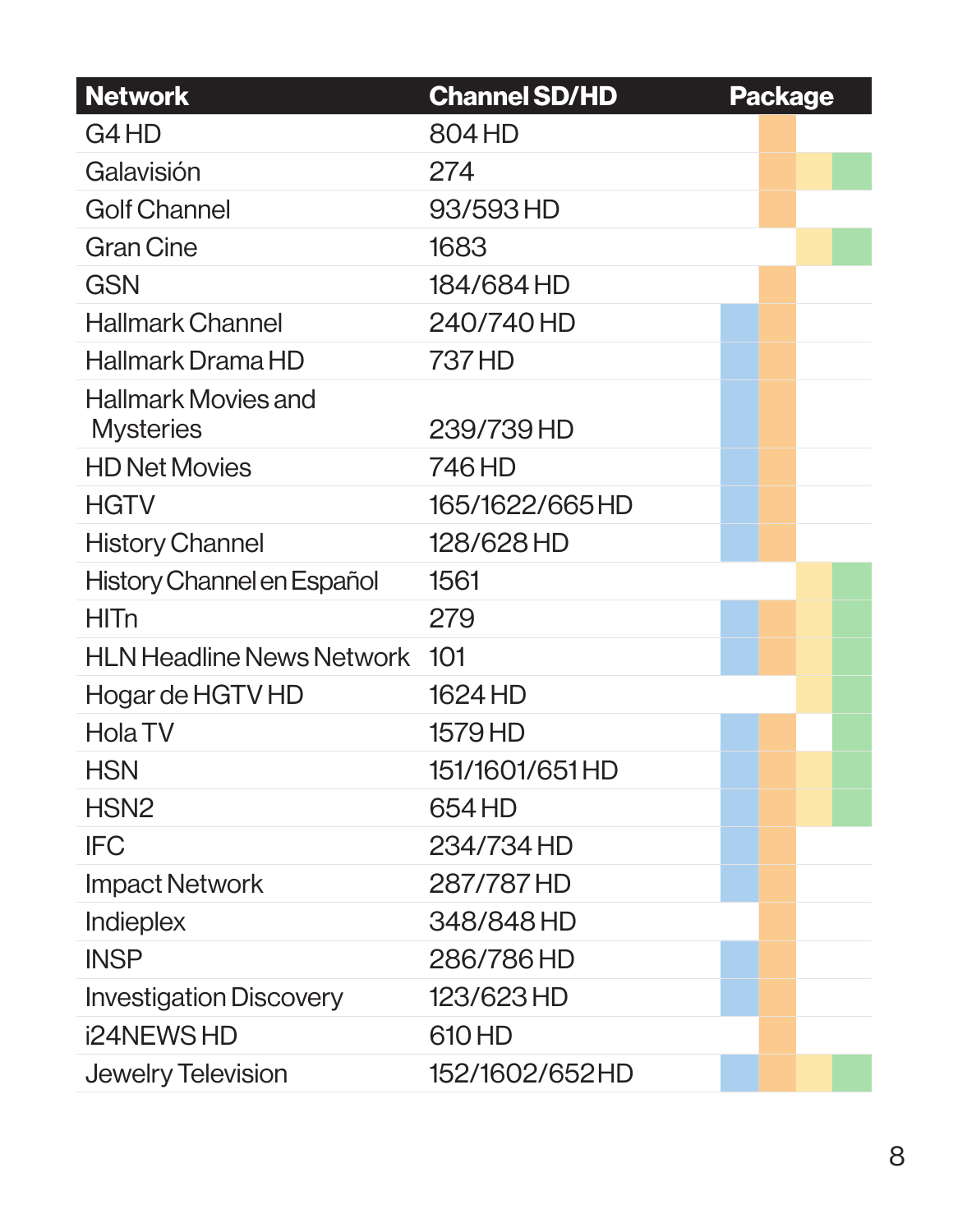| <b>Network</b>                         | <b>Channel SD/HD</b> | <b>Package</b> |
|----------------------------------------|----------------------|----------------|
| Jewish Broadcasting<br><b>Services</b> | 798 HD               |                |
| <b>Justice Central TV</b>              | 186                  |                |
| Law & Crime Network HD                 | 678 HD               |                |
| Lifetime                               | 140/1580/640HD       |                |
| Lifetime Real Women                    | 142                  |                |
| <b>Liquidation Channel</b>             | 159                  |                |
| <b>LMN</b>                             | 141/1581/641 HD      |                |
| Logo TV                                | 187/687 HD           |                |
| <b>Longhorn Network</b>                | 320                  |                |
| <b>Magnolia Network</b>                | 167/667 HD           |                |
| <b>MAV TV</b>                          | 810 HD               |                |
| <b>Military History Channel</b>        | 126                  |                |
| <b>Milenio Television</b>              | 1550                 |                |
| <b>MLB Network</b>                     | 86/1530/586 HD       |                |
| <b>MLB Network Strike Zone</b>         | 834 HD               |                |
| MotorTrend                             | 631HD                |                |
| <b>MSNBC</b>                           | 103/1545/603HD       |                |
| <b>MTV</b>                             | 210/710 HD           |                |
| <b>MTV Classic</b>                     | 218                  |                |
| <b>MTV Live</b>                        | 715 HD               |                |
| MTV <sub>2</sub>                       | 211/1661/711HD       |                |
| mtvU                                   | 212                  |                |
| <b>Multimedios TV</b>                  | 1511/1516 HD         |                |
| <b>Music Choice</b>                    | 1800-1850            |                |
| <b>MyDestination TV HD</b>             | 674 HD               |                |
| Nat Geo Mundo                          | 1564                 |                |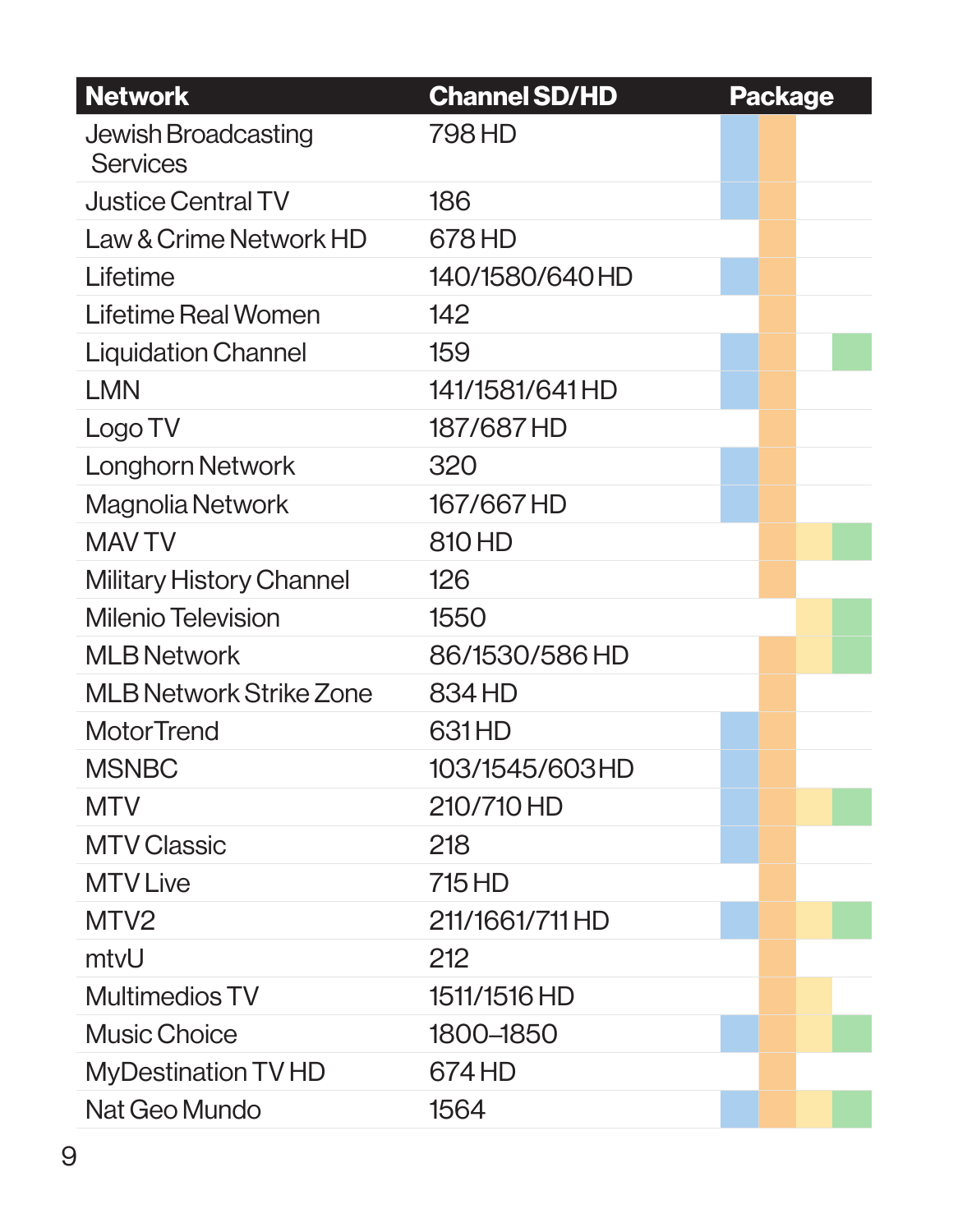| <b>Network</b>                               | <b>Channel SD/HD</b> | <b>Package</b> |
|----------------------------------------------|----------------------|----------------|
| <b>Nat Geo Wild</b>                          | 132/632 HD           |                |
| <b>National Geographic</b>                   | 121/621HD            |                |
| <b>NBATV</b>                                 | 89/589HD             |                |
| <b>NBC Universo</b>                          | 275/1643/775HD       |                |
| NESN National <sup>†</sup>                   | 97                   |                |
| <b>Newsmax</b>                               | 115/615 HD           |                |
| <b>NFL Network</b>                           | 88/588HD             |                |
| <b>NFL RedZone</b><br>[seasonal programming] | 335/835 HD           |                |
| <b>NHL Network</b>                           | 87/587HD             |                |
| Nick 2                                       | 253                  |                |
| Nick Jr.                                     | 256/756 HD           |                |
| Nickelodeon                                  | 252/1728/752HD       |                |
| <b>NickMusic</b>                             | 214                  |                |
| <b>Nicktoons</b>                             | 254/754 HD           |                |
| Nuestra Tele                                 | 1705                 |                |
| Olympic Channel                              | 91/591HD             |                |
| One America News Network                     | 116/616 HD           |                |
| Ovation                                      | 78/188/688HD         |                |
| <b>OWN: Oprah Winfrey</b><br><b>Network</b>  | 145/1625/645HD       |                |
| Oxygen                                       | 144/644 HD           |                |
| <b>Paramount Network</b>                     | 54/1505/554 HD       |                |
| <b>Pasiones</b>                              | 1583                 |                |
| Pets.TV HD                                   | 633 HD               |                |
| <b>POP</b>                                   | 194/694 HD           |                |
| <b>PTL TVHD</b>                              | 795 HD               |                |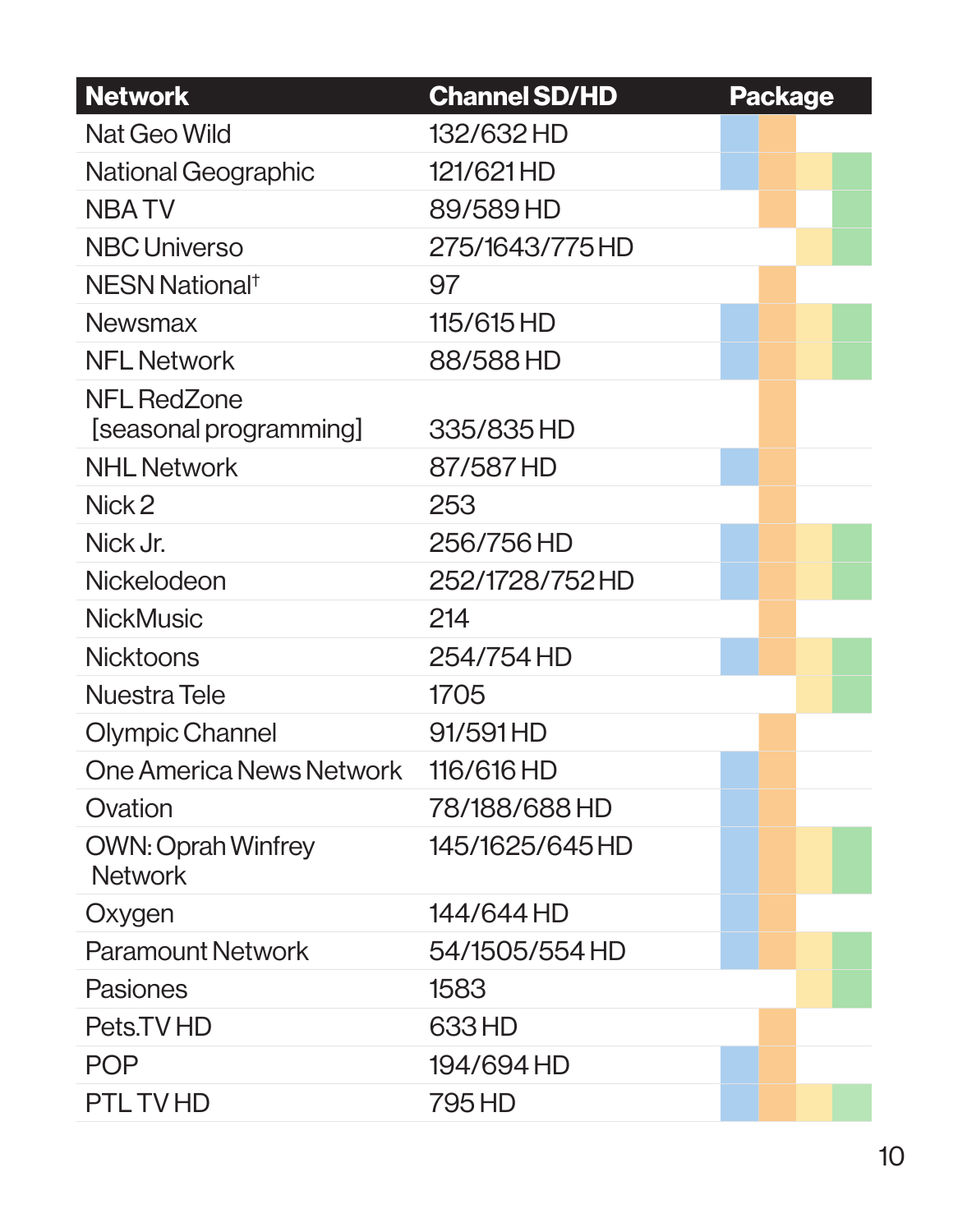| <b>Network</b>               | <b>Channel SD/HD</b> | <b>Package</b> |
|------------------------------|----------------------|----------------|
| Pursuit                      | 818 HD               |                |
| <b>QVC</b>                   | 150/1600/650HD       |                |
| QVC <sub>2</sub>             | 653HD                |                |
| QVC3HD                       | 656 HD               |                |
| <b>Recipe TV HD</b>          | 676 HD               |                |
| <b>REELZ</b>                 | 692HD                |                |
| Retroplex                    | 349/849HD            |                |
| <b>REVOLT</b>                | 726 HD               |                |
| <b>Ride TV HD</b>            | 635 HD               |                |
| <b>Ritmoson Latino EUA</b>   | 1664                 |                |
| <b>SCI</b>                   | 122/622 HD           |                |
| <b>SEC Network</b>           | 75/575 HD            |                |
| <b>SEC Network Overflow*</b> | 332                  |                |
| <b>Semillitas</b>            | 1721HD               |                |
| <b>SHO x BET HD</b>          | 868HD                |                |
| <b>ShopHQ</b>                | 157/1603/657 HD      |                |
| Showtime                     | 365/865 HD           |                |
| Showtime 2                   | 369/869HD            |                |
| Showtime 2 West              | 370/870 HD           |                |
| <b>Showtime Extreme</b>      | 373/873 HD           |                |
| <b>Showtime Extreme West</b> | 374/874 HD           |                |
| <b>Showtime Family Zone</b>  | 379                  |                |
| Showtime Family Zone West    | 380                  |                |
| <b>Showtime Next</b>         | 377                  |                |
| <b>Showtime Next West</b>    | 378                  |                |
| <b>Showtime Showcase</b>     | 367/867HD            |                |
| <b>Showtime West</b>         | 366/866 HD           |                |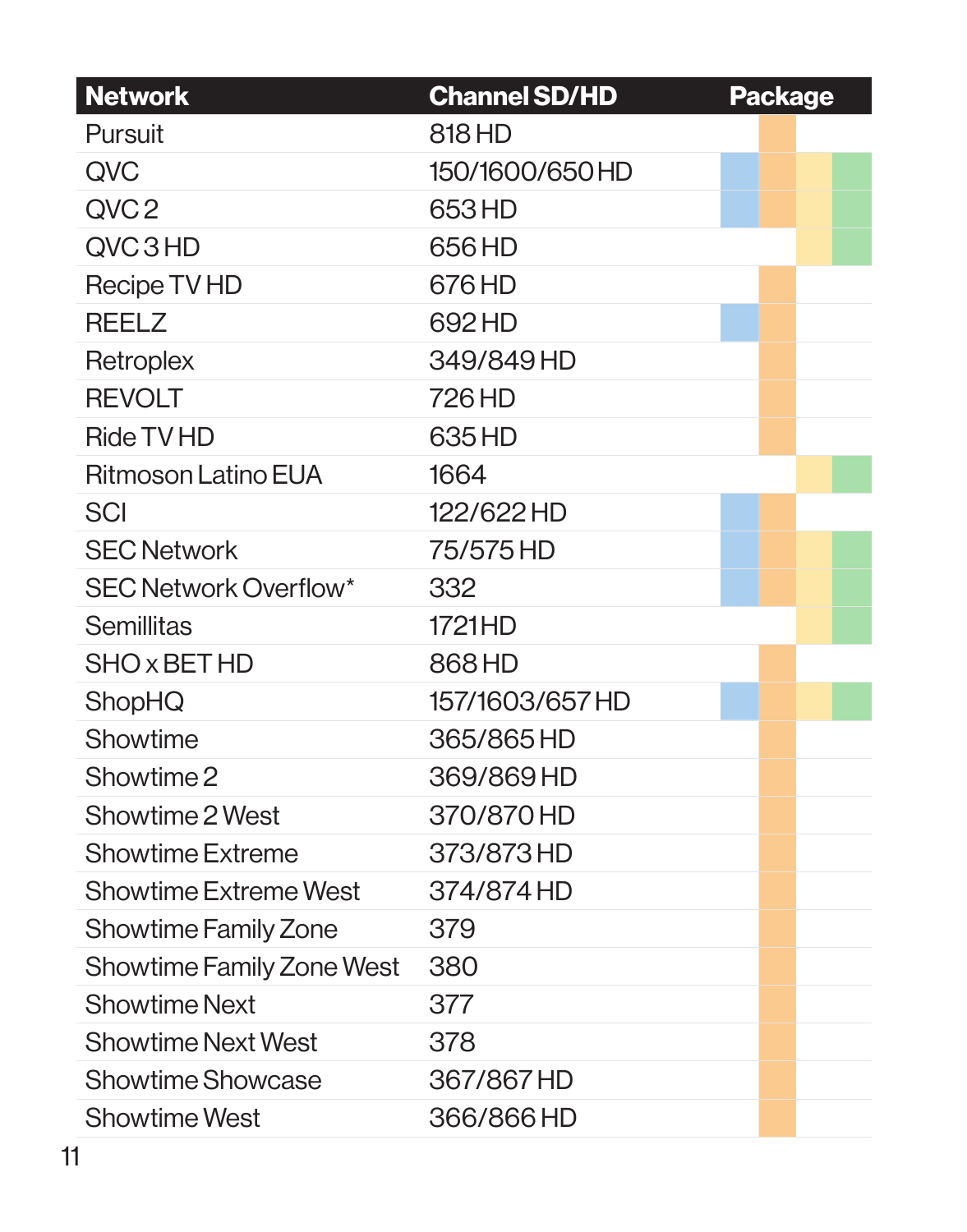| <b>Network</b>                    | <b>Channel SD/HD</b> | <b>Package</b> |
|-----------------------------------|----------------------|----------------|
| <b>Showtime Women</b>             | 375                  |                |
| <b>Showtime Women West</b>        | 376                  |                |
| <b>Sino TV Network</b>            | 281                  |                |
| <b>Smithsonian Channel</b>        | 134/634 HD           |                |
| <b>Starz</b> <sup>®</sup>         | 340/840 HD           |                |
| <b>Starz Cinema</b>               | 346/846 HD           |                |
| <b>Starz Comedy</b>               | 347/847 HD           |                |
| <b>Starz Edge</b>                 | 342/842 HD           |                |
| Starz Edge West                   | 343                  |                |
| <b>Starz Encore</b>               | 350/850 HD           |                |
| <b>Starz Encore Action</b>        | 360/860 HD           |                |
| <b>Starz Encore Action West</b>   | 361                  |                |
| <b>Starz Encore Black</b>         | 358/858 HD           |                |
| <b>Starz Encore Black West</b>    | 359                  |                |
| <b>Starz Encore Classic</b>       | 352/852 HD           |                |
| <b>Starz Encore Classic West</b>  | 353                  |                |
| Starz Encore Español              | 363/863 HD           |                |
| <b>Starz Encore Family</b>        | 362/862HD            |                |
| <b>Starz Encore Suspense</b>      | 356/856 HD           |                |
| Starz Encore Suspense West        | 357                  |                |
| <b>Starz Encore West</b>          | 351                  |                |
| <b>Starz Encore Westerns</b>      | 354/854 HD           |                |
| <b>Starz Encore Westerns West</b> | 355                  |                |
| Starz In Black                    | 344/844 HD           |                |
| Starz Kids & Family               | 345/845 HD           |                |
| <b>Starz West</b>                 | 341                  |                |
| Sundance TV                       | 235/735 HD           |                |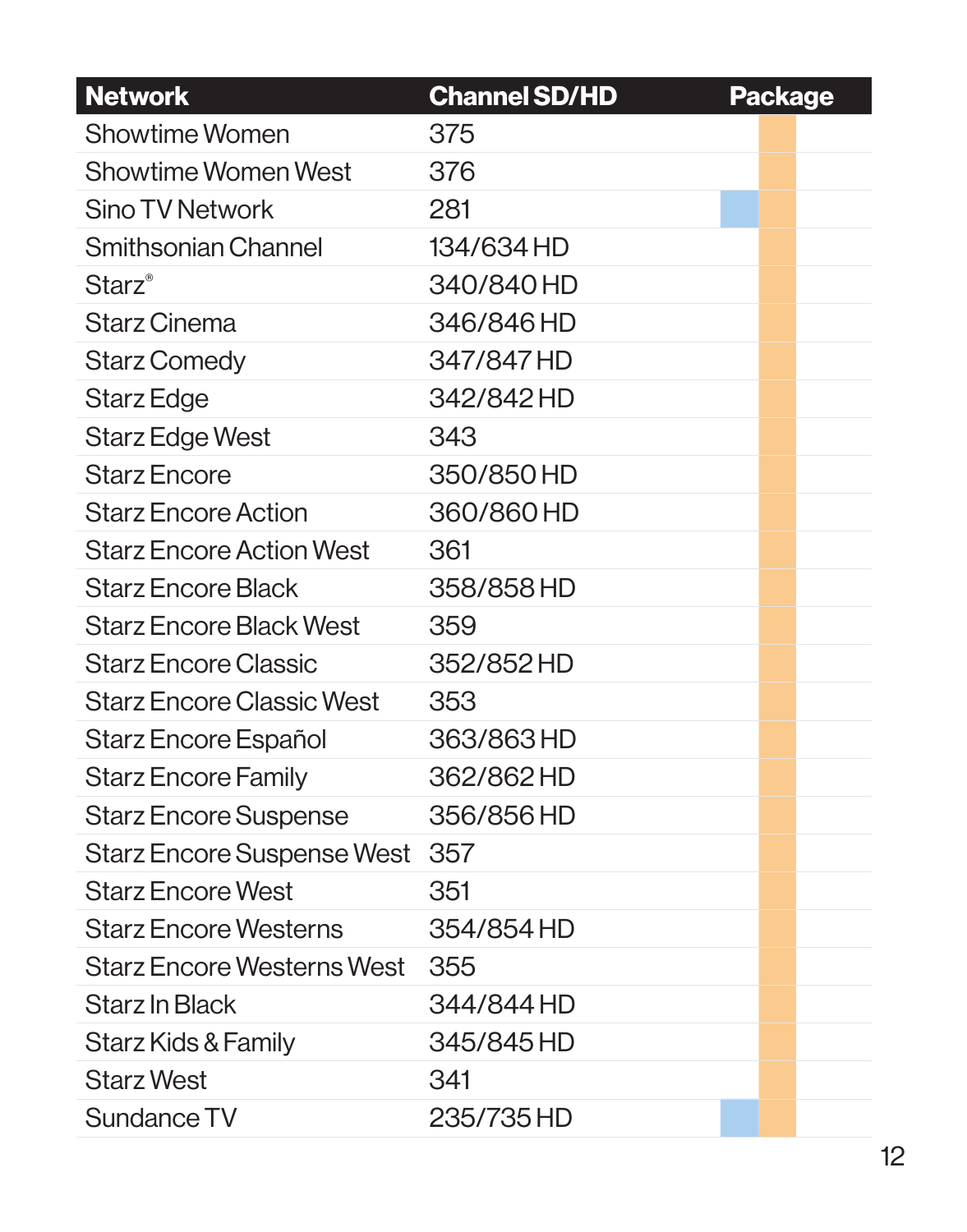| <b>Network</b>                 | <b>Channel SD/HD</b> | <b>Package</b> |
|--------------------------------|----------------------|----------------|
| Supercanal                     | 1507                 |                |
| <b>SUR Peru</b>                | 1510                 |                |
| Syfy                           | 180/1645/680HD       |                |
| <b>TBN</b>                     | 295                  |                |
| <b>TBN Enlace USA</b>          | 1740                 |                |
| <b>TBS</b>                     | 52/1502/552 HD       |                |
| <b>TeenNick</b>                | 255/755 HD           |                |
| <b>Telehit</b>                 | 1662                 |                |
| <b>Telemicro Internacional</b> | 1513                 |                |
| <b>TeleN</b>                   | 1590                 |                |
| <b>TeleRitmo</b>               | 1666                 |                |
| <b>Televisión Dominicana</b>   | 1506                 |                |
| <b>Tennis Channel</b>          | 92/592HD             |                |
| The Cowboy Channel             | 246                  |                |
| <b>The Movie Channel</b>       | 385/885 HD           |                |
| The Movie Channel West         | 386                  |                |
| The Movie Channel Xtra         | 387/887HD            |                |
| The Movie Channel Xtra West    | 388                  |                |
| The SonLife Broadcasting       |                      |                |
| <b>Network</b>                 | 797 HD               |                |
| The Weather Channel            | 611HD                |                |
| The Word                       | 292                  |                |
| Three Angels Broadcasting      | 291                  |                |
| <b>TLC</b>                     | 139/1566/639 HD      |                |
| TNT                            | 51/1501/551 HD       |                |
| Tr3s: MTV                      | 273                  |                |
| <b>Travel Channel</b>          | 170/1623/670HD       |                |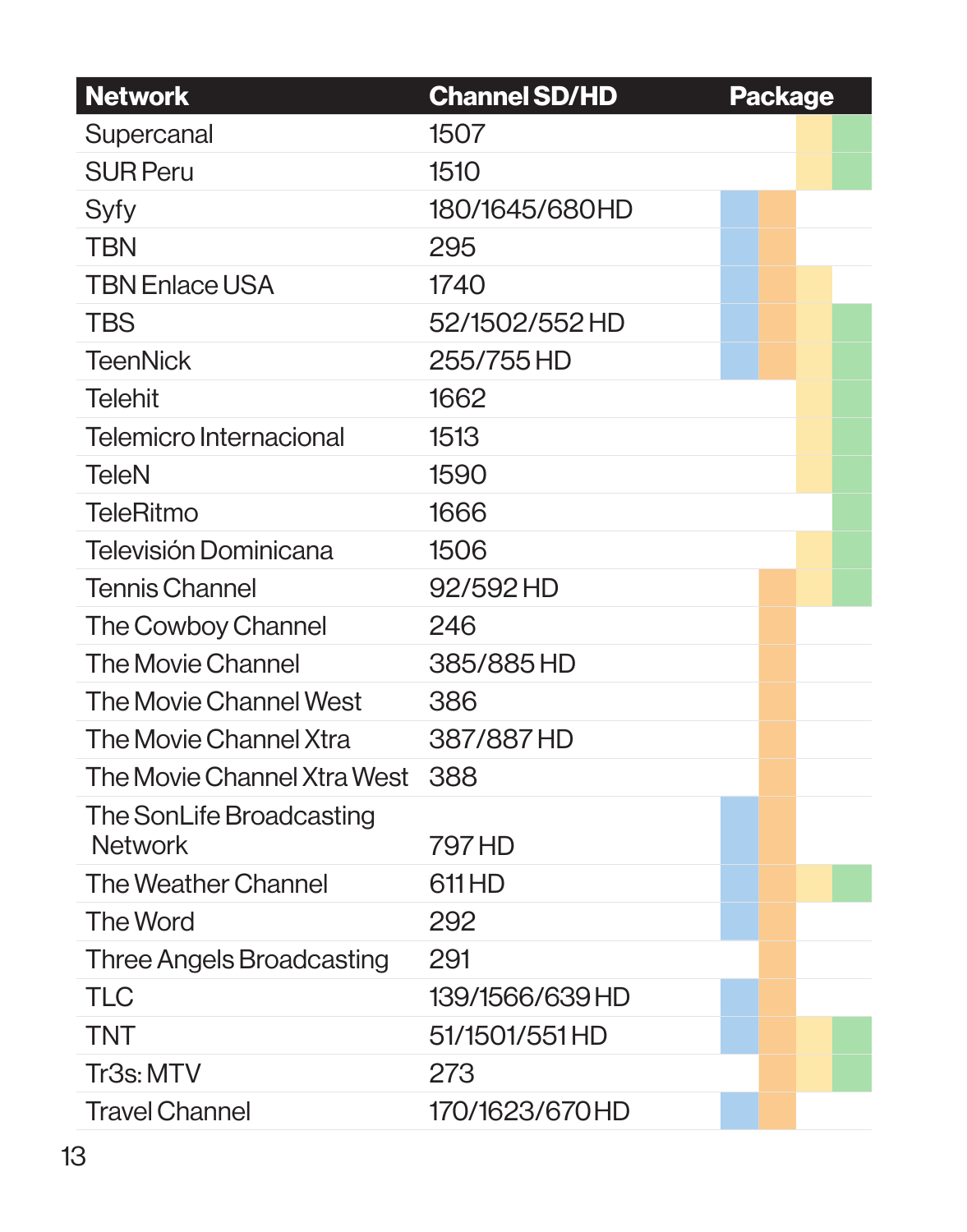| <b>Network</b>               | <b>Channel SD/HD</b> | <b>Package</b> |
|------------------------------|----------------------|----------------|
| truTV                        | 183/683 HD           |                |
| <b>TUDN</b>                  | 1524/1539 HD         |                |
| <b>Turner Classic Movies</b> | 230                  |                |
| <b>TV Chile</b>              | 1704                 |                |
| <b>TV Land</b>               | 241/1707/741HD       |                |
| <b>TV One</b>                | 271/771HD            |                |
| <b>TVE Internacional</b>     | 1560                 |                |
| TVG [horse racing]           | 315                  |                |
| TVG <sub>2</sub>             | 316                  |                |
| <b>TyC Sports</b>            | 1536                 |                |
| Ultra Cine HD                | 1690 HD              |                |
| Ultra Clásico HD             | 1693 HD              |                |
| Ultra Fiesta HD              | 1670 HD              |                |
| Ultra Film HD                | 1691 HD              |                |
| Ultra Luna HD                | 1585 HD              |                |
| Ultra Mex HD                 | 1692 HD              |                |
| <b>Universal Kids</b>        | 263/763HD            |                |
| Universo                     | 275/775 HD           |                |
| <b>Univision tlNovelas</b>   | 1584                 |                |
| UP                           | 238/738 HD           |                |
| <b>USA Network</b>           | 50/1500/550 HD       |                |
| VH <sub>1</sub>              | 217/717 HD           |                |
| <b>VICE</b>                  | 127/697 HD           |                |
| <b>Viendo Movies</b>         | 1689 HD              |                |
| <b>VOD Weekly Highlights</b> | 339                  |                |
| <b>WAPA América</b>          | 1508                 |                |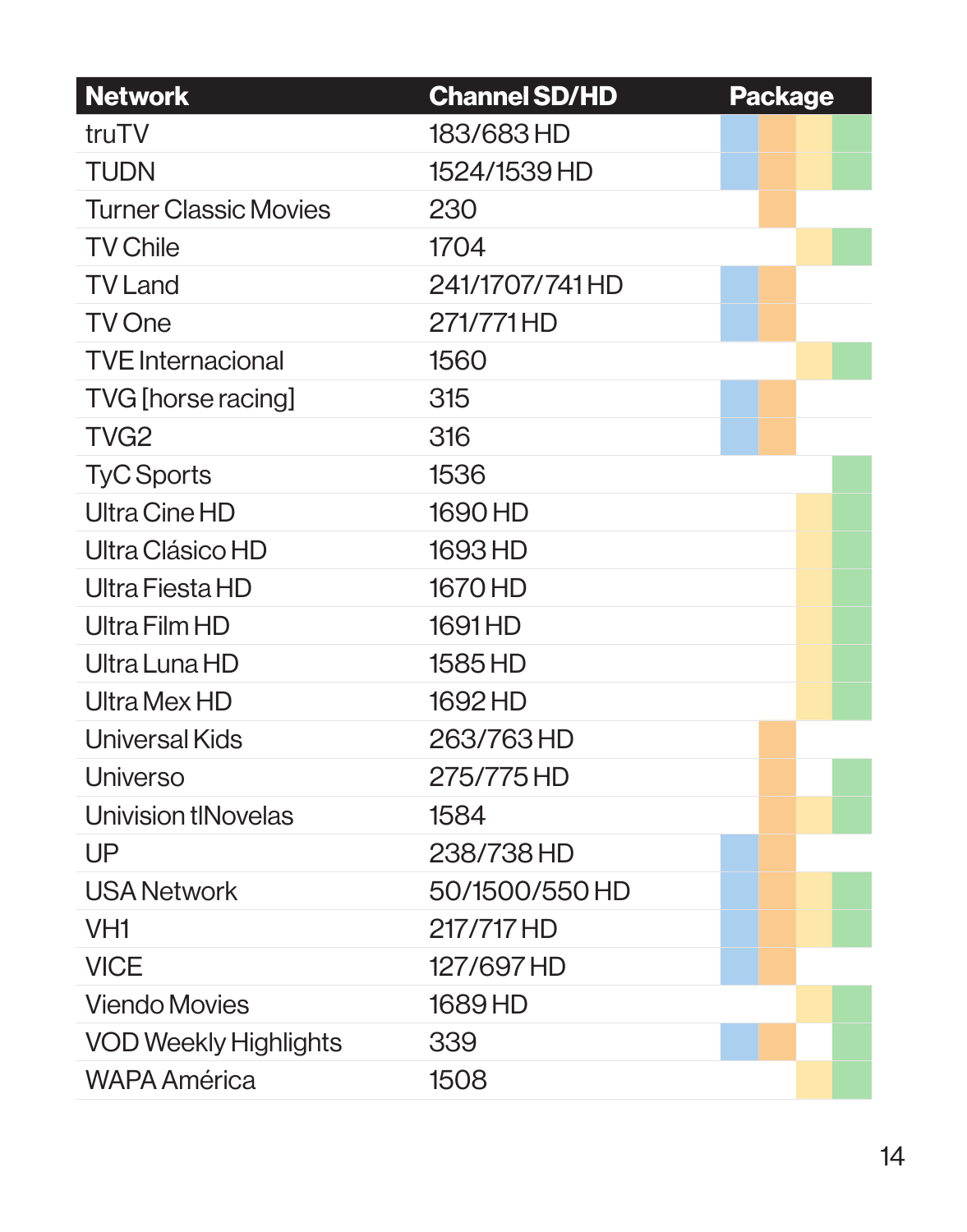| Network               | <b>Channel SD/HD</b> | <b>Package</b> |
|-----------------------|----------------------|----------------|
| WE tv                 | 149/649 HD           |                |
| <b>WGN America</b>    | 68/568HD             |                |
| <b>Willow Cricket</b> | 806 HD               |                |
| <b>WOW</b>            | 158                  |                |
| <b>Yahoo! Finance</b> | 604 HD               |                |
| Z Living              | 662HD                |                |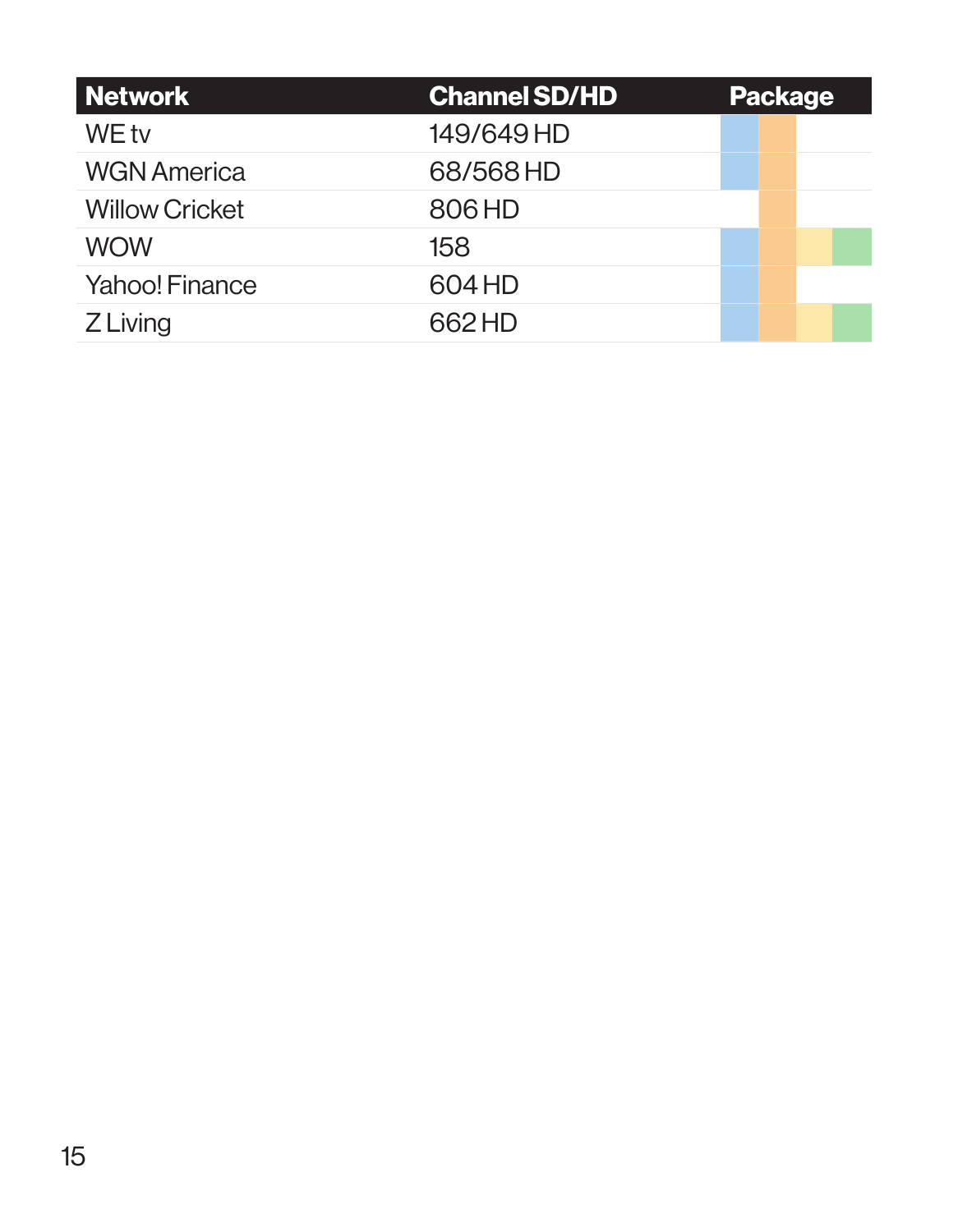# **Fios TV listings**

#### **Classic plans**

**Packages**

| Utimate $HD^3$          |
|-------------------------|
| Extreme HD <sup>3</sup> |
| Preferred $HD^3$        |

| $C$ ustom $TV4$                   |               |
|-----------------------------------|---------------|
| <b>Action &amp; Entertainment</b> | A             |
| Home & Family                     | H             |
| Infotainment & Drama              | I             |
| Kids & Pop                        | K             |
| Lifestyle & Reality               | L             |
| <b>News &amp; Variety</b>         | N             |
| <b>Sports &amp; News</b>          | $\mathcal{L}$ |

<sup>3</sup> Fios TV Local Package and regional sports are included.

<sup>4</sup> Fios TV Local Package included with all Custom TV packages.

Local Channels & Regional Sports Networks not shown. Visit tv.verizon.com/watch/guide to log into your account to view your TV listings and the Local Channels & Regional Sports Networks available.

| <b>Network</b>                    | <b>Channel SD/HD</b> | <b>Package</b> |                |
|-----------------------------------|----------------------|----------------|----------------|
| A&E                               | 181/681HD            |                | <b>AHILS</b>   |
| <b>ACC Network</b>                | 71/571HD             |                | <b>HNS</b>     |
| AccuWeather                       | 119/619 HD           |                | <b>INS</b>     |
| <b>AMC</b>                        | 231/731HD            |                | <b>AHIKLNS</b> |
| <b>American Heroes</b><br>Channel | 125/625 HD           |                | IN             |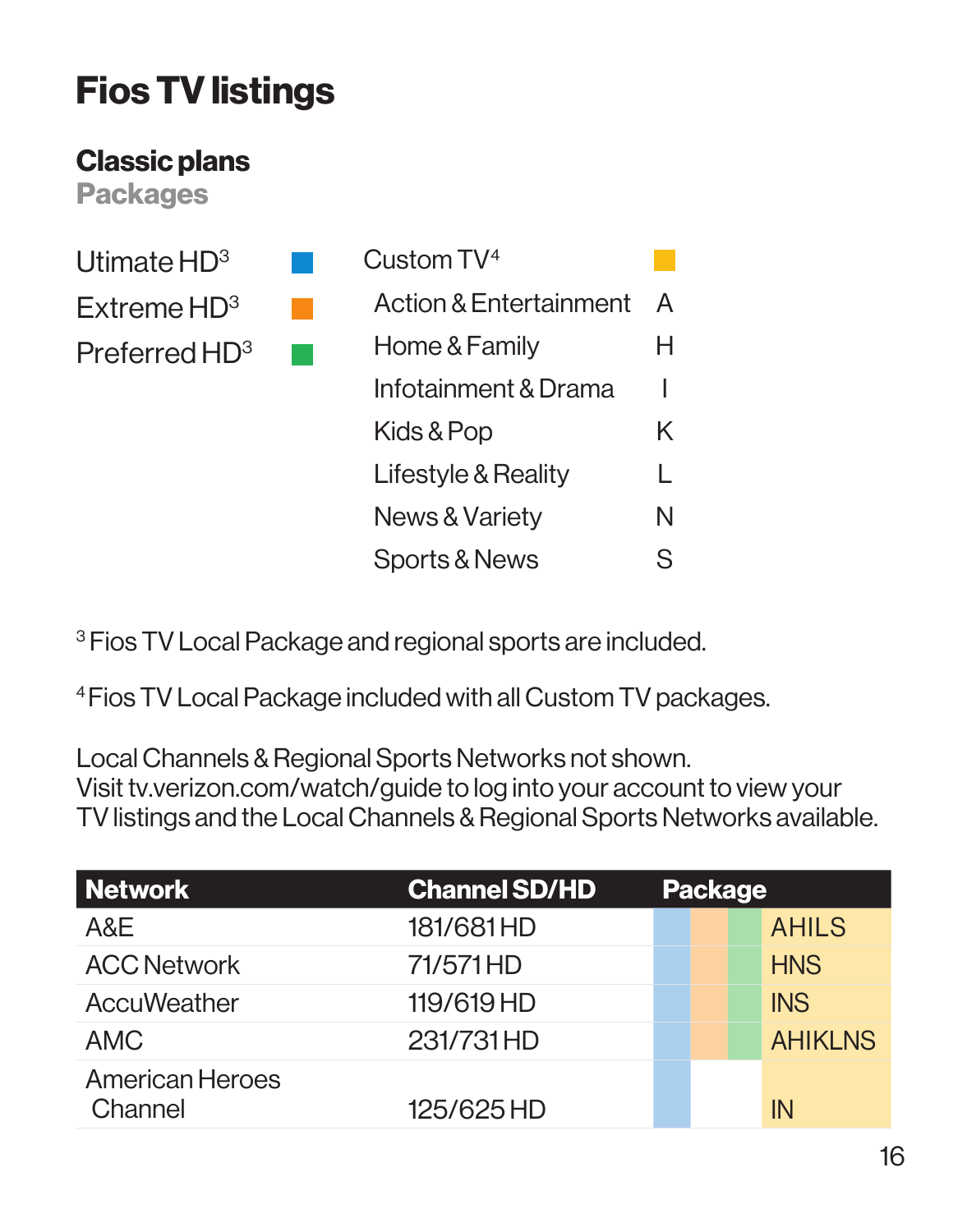| <b>Network</b>               | <b>Channel SD/HD</b> | <b>Package</b> |                |
|------------------------------|----------------------|----------------|----------------|
| <b>Animal Planet</b>         | 130/630 HD           |                | <b>AHIKLN</b>  |
| <b>ASPIRE</b>                | 272/772HD            |                | <b>AHIKLNS</b> |
| <b>AWE</b>                   | 169/669 HD           |                | <b>AHILS</b>   |
| <b>AXSTV</b>                 | 215/569 HD           |                |                |
| <b>BabyFirst</b>             | 765 HD               |                |                |
| <b>BBC</b> America           | 189/689 HD           |                | <b>AH</b>      |
| <b>BBC World News</b>        | 107/609 HD           |                | N              |
| <b>Beauty IQ</b>             | 656 HD               |                |                |
| belN Sports HD               | 805HD                |                |                |
| belN Sports en Español       | 1538                 |                |                |
| <b>BET</b>                   | 270/770 HD           |                | <b>AHKL</b>    |
| <b>BET Gospel</b>            | 225                  |                |                |
| <b>BET</b> Her               | 220/720 HD           |                | <b>AHIKLNS</b> |
| <b>BET Jams</b>              | 213                  |                |                |
| <b>BET Soul</b>              | 219                  |                |                |
| <b>Big Ten Network 1 HD</b>  | 830 HD               |                | <b>HNS</b>     |
| Big Ten Network 2 HD         | 831HD                |                | <b>HNS</b>     |
| <b>Big Ten Network 3 HD</b>  | 833HD                |                | <b>HNS</b>     |
| <b>Big Ten Network</b>       | 85/585 HD            |                | <b>HNS</b>     |
| <b>Black News Channel HD</b> | 612 HD               |                | <b>AHLS</b>    |
| <b>Bloomberg</b>             | 605 HD               |                | <b>HNKS</b>    |
| <b>Boomerang</b>             | 258/1725             |                | HK             |
| <b>Bravo</b>                 | 185/685 HD           |                | <b>AHIL</b>    |
| Cars TV HD                   | 599 HD               |                | <b>ALN</b>     |
| <b>Cartoon Network</b>       | 257/757 HD           |                | <b>AHIKLS</b>  |
| <b>CBS Sports Network</b>    | 94/594 HD            |                | <b>SL</b>      |
| <b>CGTN</b>                  | 277                  |                | <b>AHIKLNS</b> |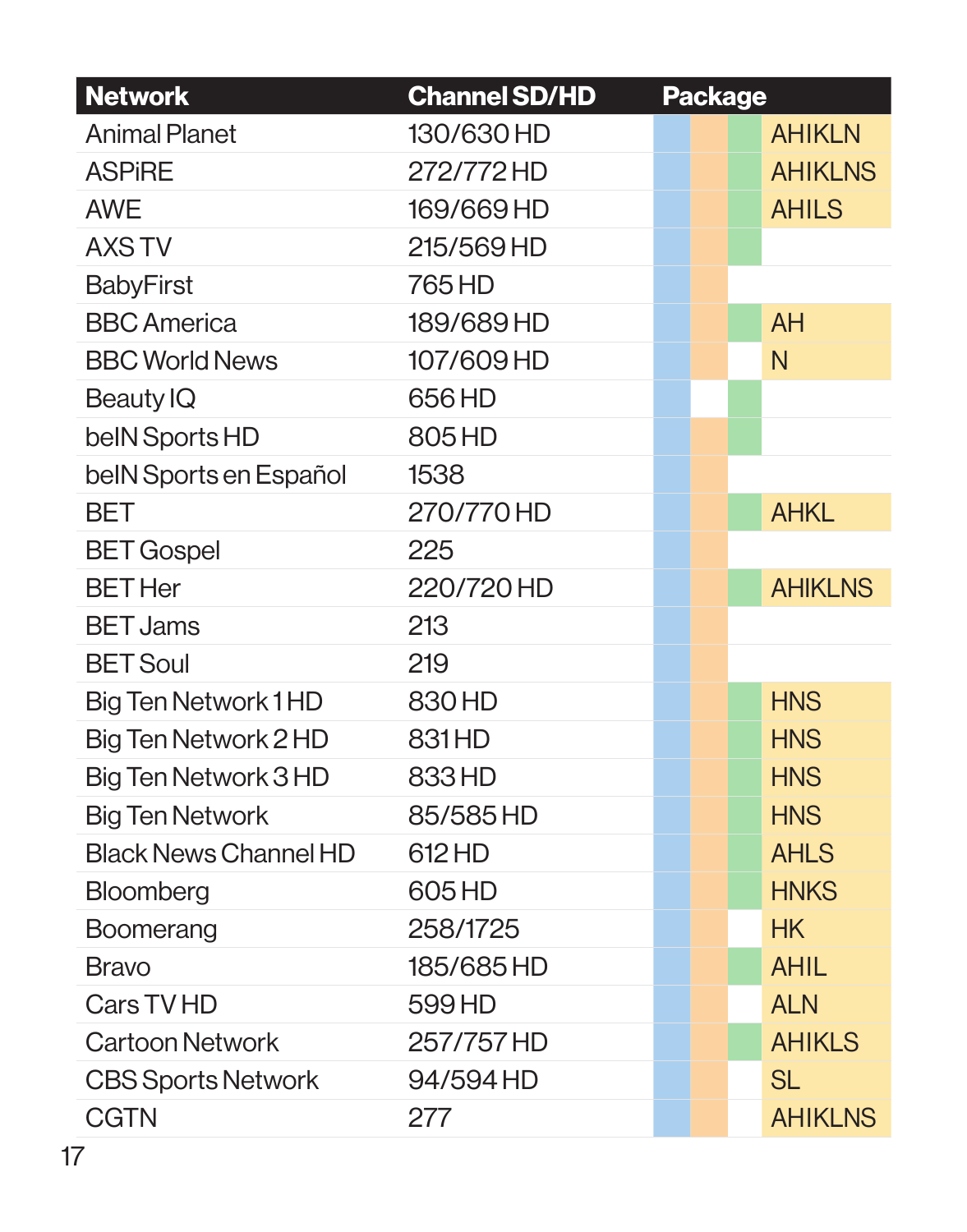| <b>Network</b>                          | <b>Channel SD/HD</b> | <b>Package</b> |                |
|-----------------------------------------|----------------------|----------------|----------------|
| <b>Cheddar News HD</b>                  | 614 HD               |                |                |
| Cinémoi                                 | 236                  |                |                |
| Cleo TV HD                              | 773 HD               |                | <b>AHLN</b>    |
| <b>CMT</b>                              | 221/721HD            |                | <b>AHKL</b>    |
| <b>CMT Music</b>                        | 222                  |                |                |
| CNBC+                                   | 102/602 HD           |                | <b>HNS</b>     |
| <b>CNBC World</b>                       | 106                  |                | <b>AHIKLNS</b> |
| <b>CNN</b>                              | 100/600 HD           |                | <b>HILNS</b>   |
| <b>CNN</b> International                | 105                  |                | N              |
| <b>Comedy Central</b>                   | 190/690 HD           |                | <b>AHKL</b>    |
| Comedy TV HD                            | 695HD                |                | <b>ILN</b>     |
| <b>Cooking Channel</b>                  | 163/663HD            |                | HL.            |
| Crime & Investigation<br><b>Network</b> | 182/679 HD           |                |                |
| <b>C-SPAN</b>                           | 109                  |                | <b>INS</b>     |
| C-SPAN <sub>2</sub>                     | 110                  |                | <b>INS</b>     |
| C-SPAN <sub>3</sub>                     | 111                  |                | <b>INS</b>     |
| Daystar                                 | 793 HD               |                | <b>AHIKLNS</b> |
| <b>Destination America</b>              | 168/668 HD           |                | KL             |
| <b>Discovery Channel</b>                | 120/620 HD           |                | <b>AHIKLN</b>  |
| <b>Discovery Family</b><br>Channel      | 259/789HD            |                | HK             |
| Discovery Life                          | 161/624 HD           |                |                |
| <b>Disney Channel</b>                   | 250/780 HD           |                | <b>AHIKL</b>   |
| <b>Disney Junior</b>                    | 260                  |                | <b>AHIKL</b>   |
| <b>Disney XD</b>                        | 251/781HD            |                | <b>AHIKL</b>   |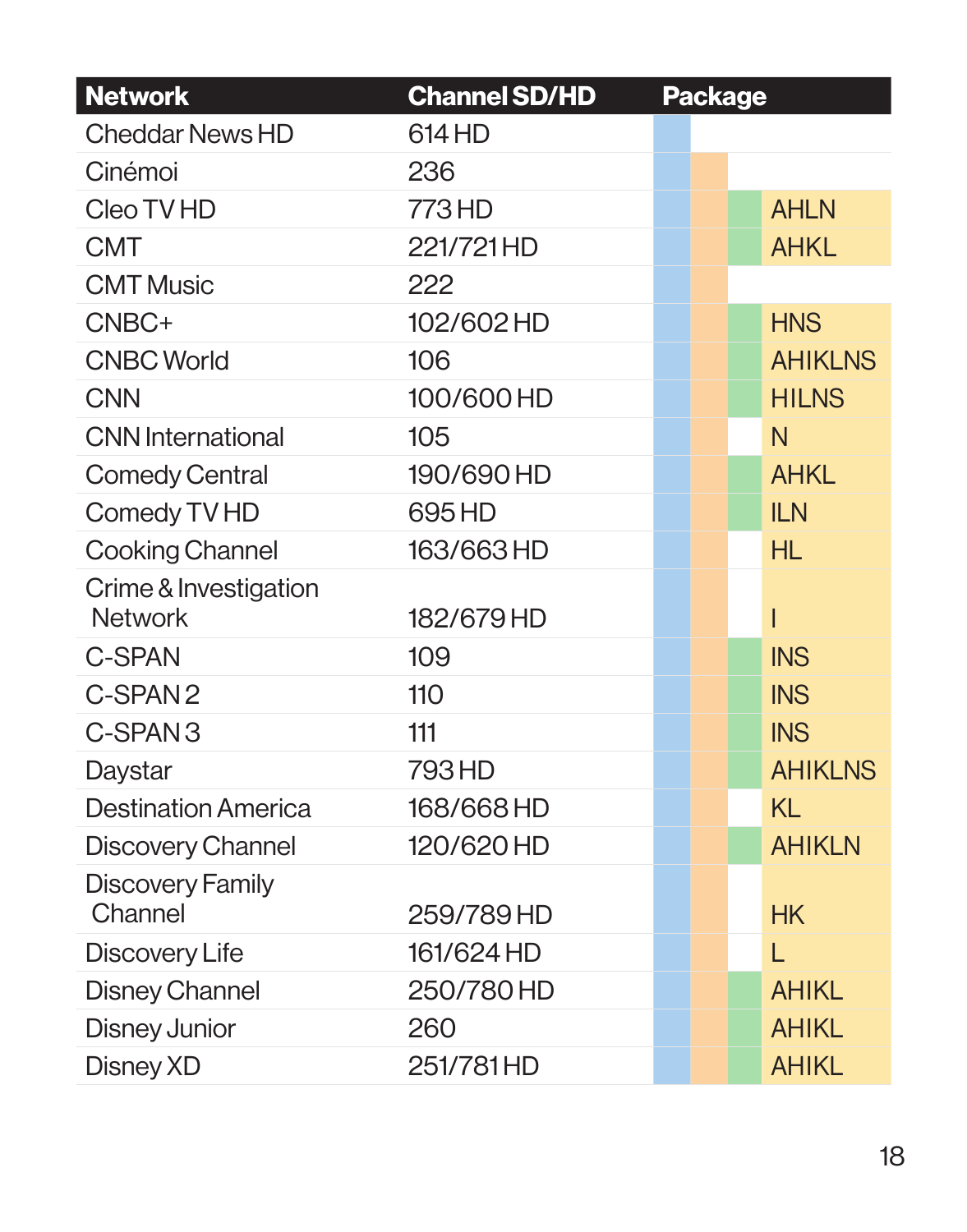| <b>Network</b>              | <b>Channel SD/HD</b> | <b>Package</b> |                |
|-----------------------------|----------------------|----------------|----------------|
| E! Entertainment            |                      |                |                |
| <b>Television</b>           | 196/696 HD           |                | <b>HIKL</b>    |
| <b>Eleven Sports</b>        | 597 HD               |                | K              |
| Enrich                      | 659HD                |                | <b>LNS</b>     |
| <b>EPIX</b>                 | 395/895 HD           |                |                |
| EPIX 2 HD                   | 896 HD               |                |                |
| <b>ES.TVHD</b>              | 558 HD               |                | <b>ILN</b>     |
| <b>ESPN</b>                 | 70/570 HD            |                | <b>HNS</b>     |
| ESPN <sub>2</sub>           | 74/574 HD            |                | Н              |
| <b>ESPN College Extra</b>   | 821-828 HD           |                |                |
| <b>ESPN Deportes</b>        | 1520/1537 HD         |                | <b>HNS</b>     |
| <b>ESPNU</b>                | 73/573 HD            |                | <b>HNS</b>     |
| <b>ESPNews</b>              | 72/572 HD            |                | <b>HNS</b>     |
| <b>EWTN</b>                 | 285                  |                | <b>AHIKLNS</b> |
| <b>FETV</b>                 | 245                  |                | <b>AHIKLNS</b> |
| Fios 4K7                    | 1497 <sup>‡</sup>    |                | <b>HNS</b>     |
| Fios 4K8                    | 1498 <sup>‡</sup>    |                | <b>HNS</b>     |
| Fios 4K9                    | 1499 <sup>‡</sup>    |                | <b>HNS</b>     |
| <b>Fios Learning</b>        |                      |                |                |
| <b>On Demand</b>            | 131                  |                | <b>AHIKLNS</b> |
| <b>Flix</b>                 | 390                  |                |                |
| <b>Flix West</b>            | 391                  |                |                |
| <b>Food Network</b>         | 164/664 HD           |                | <b>AHL</b>     |
| <b>Fox Business Network</b> | 117/617 HD           |                | <b>HIS</b>     |
| <b>Fox Deportes</b>         | 311/1534 HD          |                |                |
| <b>Fox Life</b>             | 1582                 |                | N              |
| <b>Fox News</b>             | 118/618 HD           |                | <b>AHILNS</b>  |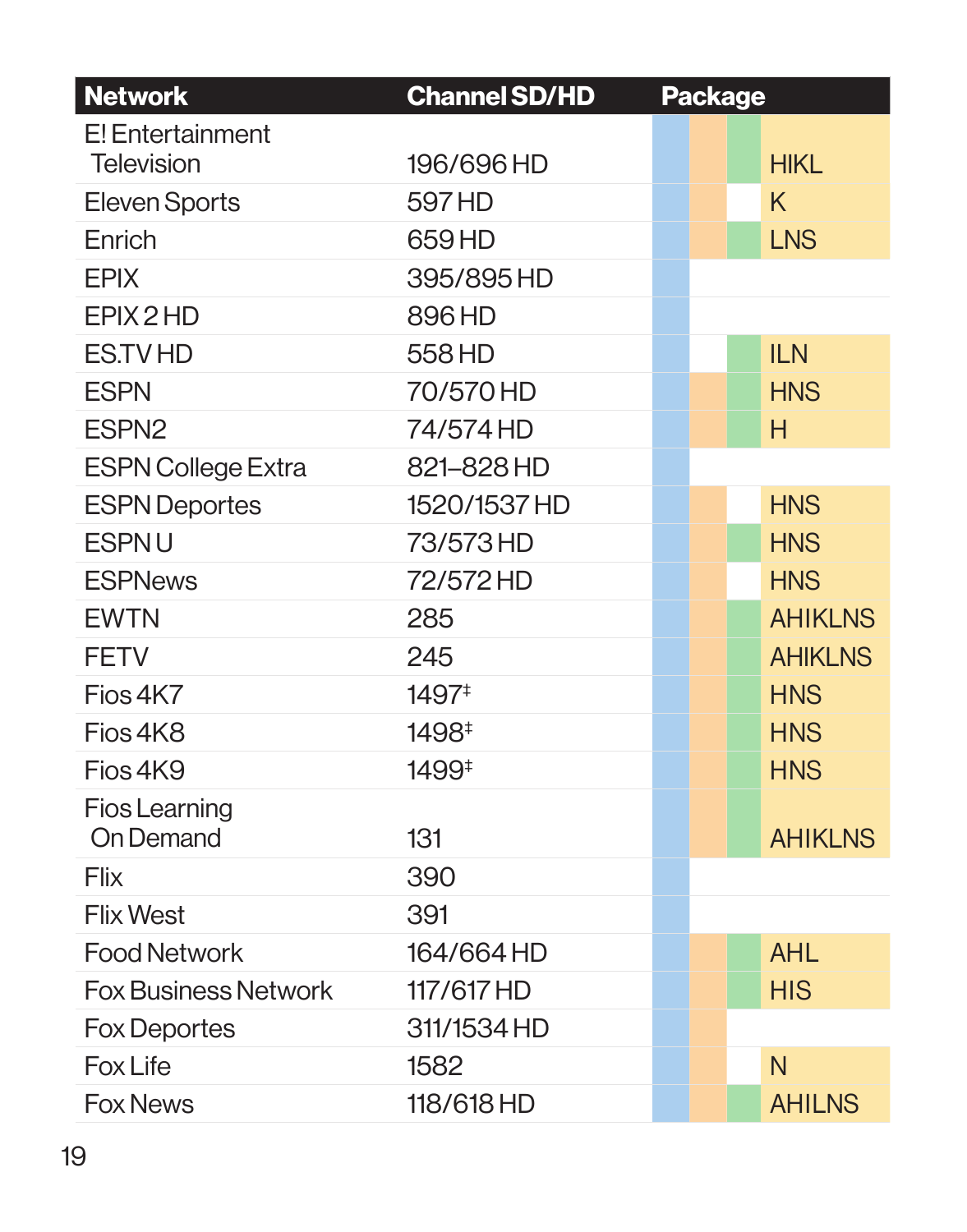| <b>Network</b>                             | <b>Channel SD/HD</b> | <b>Package</b> |                |
|--------------------------------------------|----------------------|----------------|----------------|
| Fox Sports 1                               | 83/583HD             |                | <b>HNS</b>     |
| Fox Sports 2                               | 84/584 HD            |                | <b>HNS</b>     |
| Freeform                                   | 199/699 HD           |                | <b>HILKS</b>   |
| FX.                                        | 53/553 HD            |                | <b>AIKLNS</b>  |
| <b>FX Movie Channel</b>                    | 232/732 HD           |                | <b>AIKLNS</b>  |
| <b>FXX</b>                                 | 191/691HD            |                | <b>AIKNS</b>   |
| <b>FYI</b>                                 | 129/629 HD           |                |                |
| G4HD                                       | 804 HD               |                | <b>IKLS</b>    |
| Galavisión                                 | 274                  |                |                |
| <b>Gem Shopping</b>                        | 658 HD               |                | <b>AHIKLNS</b> |
| <b>Golf Channel</b>                        | 93/593HD             |                | <b>HLS</b>     |
| <b>GSN</b>                                 | 184/684 HD           |                | <b>HILNS</b>   |
| <b>Hallmark Channel</b>                    | 240/740 HD           |                | <b>AHL</b>     |
| <b>Hallmark Drama HD</b>                   | 737 HD               |                | <b>AHIKLNS</b> |
| <b>Hallmark Movies and</b>                 |                      |                |                |
| <b>Mysteries</b>                           | 239/739 HD           |                | <b>AHIKLNS</b> |
| <b>HD Net Movies</b>                       | 746 HD               |                |                |
| <b>HGTV</b>                                | 165/665 HD           |                | <b>AHLS</b>    |
| <b>History Channel</b>                     | 128/628 HD           |                | <b>AHILS</b>   |
| <b>HITn</b>                                | 279                  |                | IN             |
| <b>HLN Headline News</b><br><b>Network</b> | 101                  |                | <b>HILNS</b>   |
| <b>HSN</b>                                 | 151/651HD            |                | <b>AHIKLNS</b> |
| HSN <sub>2</sub>                           | 654 HD               |                | <b>AHIKLNS</b> |
| <b>IFC</b>                                 | 234/734 HD           |                | <b>AIKLN</b>   |
| <b>Impact Network</b>                      | 287/787HD            |                |                |
| <b>Indieplex</b>                           | 348/848HD            |                |                |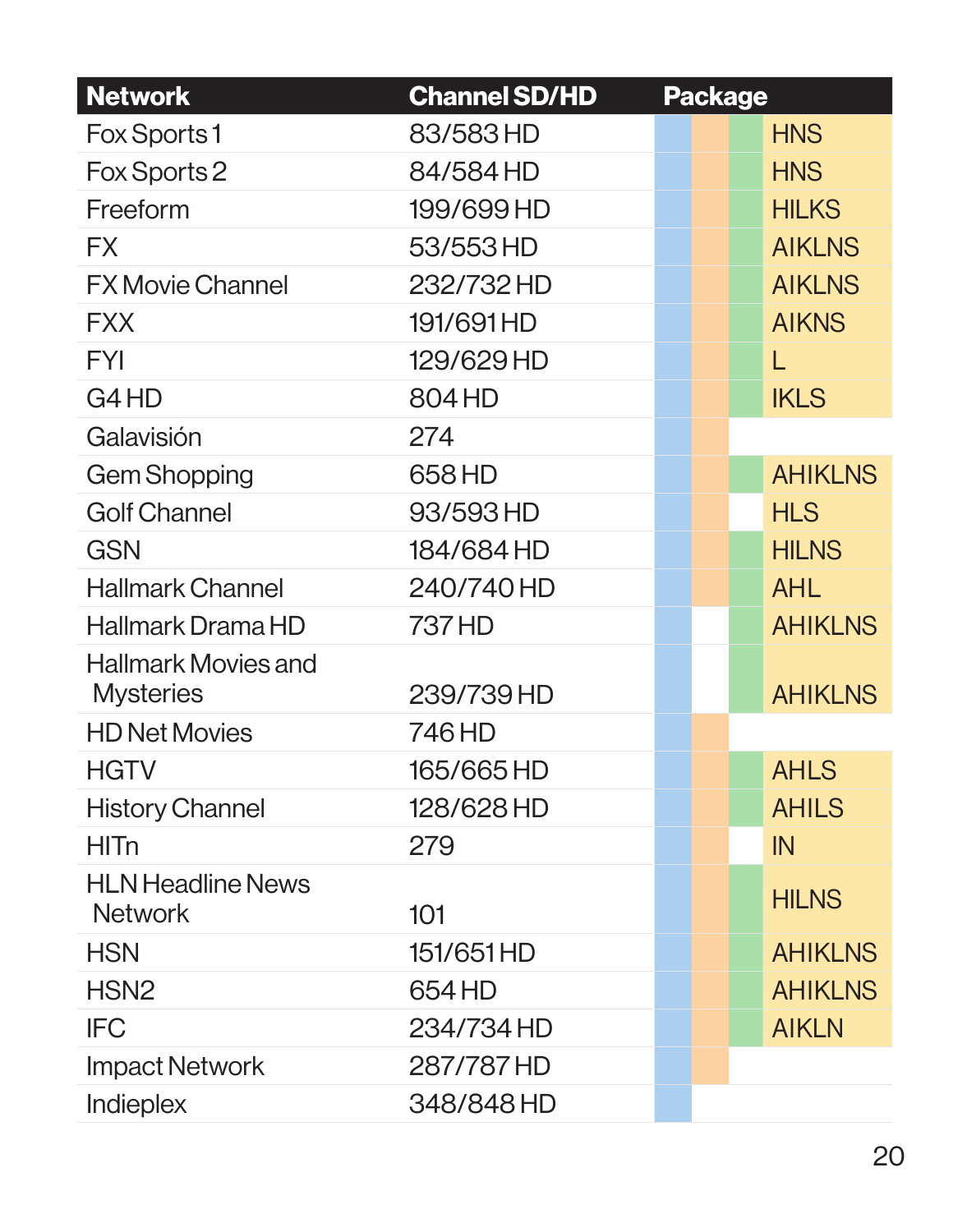| <b>Network</b>                                | <b>Channel SD/HD</b> | <b>Package</b> |                |
|-----------------------------------------------|----------------------|----------------|----------------|
| <b>INSP</b>                                   | 286/786HD            |                | $\mathsf{Al}$  |
| <b>Investigation Discovery</b>                | 123/623 HD           |                | <b>AHIL</b>    |
| <b>i24NEWSHD</b>                              | 610 HD               |                |                |
| <b>Jewelry Television</b>                     | 152/652 HD           |                | <b>AHIKLNS</b> |
| <b>Jewish Broadcasting</b><br><b>Services</b> | 798 HD               |                |                |
| <b>Justice Central TV</b>                     | 186                  |                | <b>HILNS</b>   |
| Law & Crime Network HD                        | 678 HD               |                | <b>AHILN</b>   |
| Lifetime                                      | 140/640 HD           |                | <b>AHILS</b>   |
| Lifetime Real Women                           | 142                  |                |                |
| <b>Liquidation Channel</b>                    | 159                  |                | <b>AHIKLNS</b> |
| <b>LMN</b>                                    | 141/641HD            |                | <b>AHL</b>     |
| Logo TV                                       | 187/687HD            |                | L              |
| <b>Longhorn Network</b>                       | 320                  |                |                |
| <b>Magnolia Network</b>                       | 167/667HD            |                | H              |
| <b>MAV TV</b>                                 | 810 HD               |                | <b>AILNS</b>   |
| <b>Military History Channel</b>               | 126                  |                | <b>ILN</b>     |
| <b>MLB Network</b>                            | 86/586HD             |                | <b>HNS</b>     |
| <b>MLB Network</b><br><b>Strike Zone</b>      | 834 HD               |                |                |
| <b>MotorTrend</b>                             | 631HD                |                | <b>AHIKLNS</b> |
| <b>MSNBC</b>                                  | 103/603 HD           |                | <b>HINS</b>    |
| <b>MotorTrend</b>                             | 631HD                |                | <b>AHIKLNS</b> |
| <b>MSNBC</b>                                  | 103/603 HD           |                | <b>HINS</b>    |
| <b>MTV</b>                                    | 210/710 HD           |                | <b>AHKL</b>    |
| <b>MTV Classic</b>                            | 218                  |                | <b>AHIKL</b>   |
| <b>MTV Live</b>                               | 715 HD               |                |                |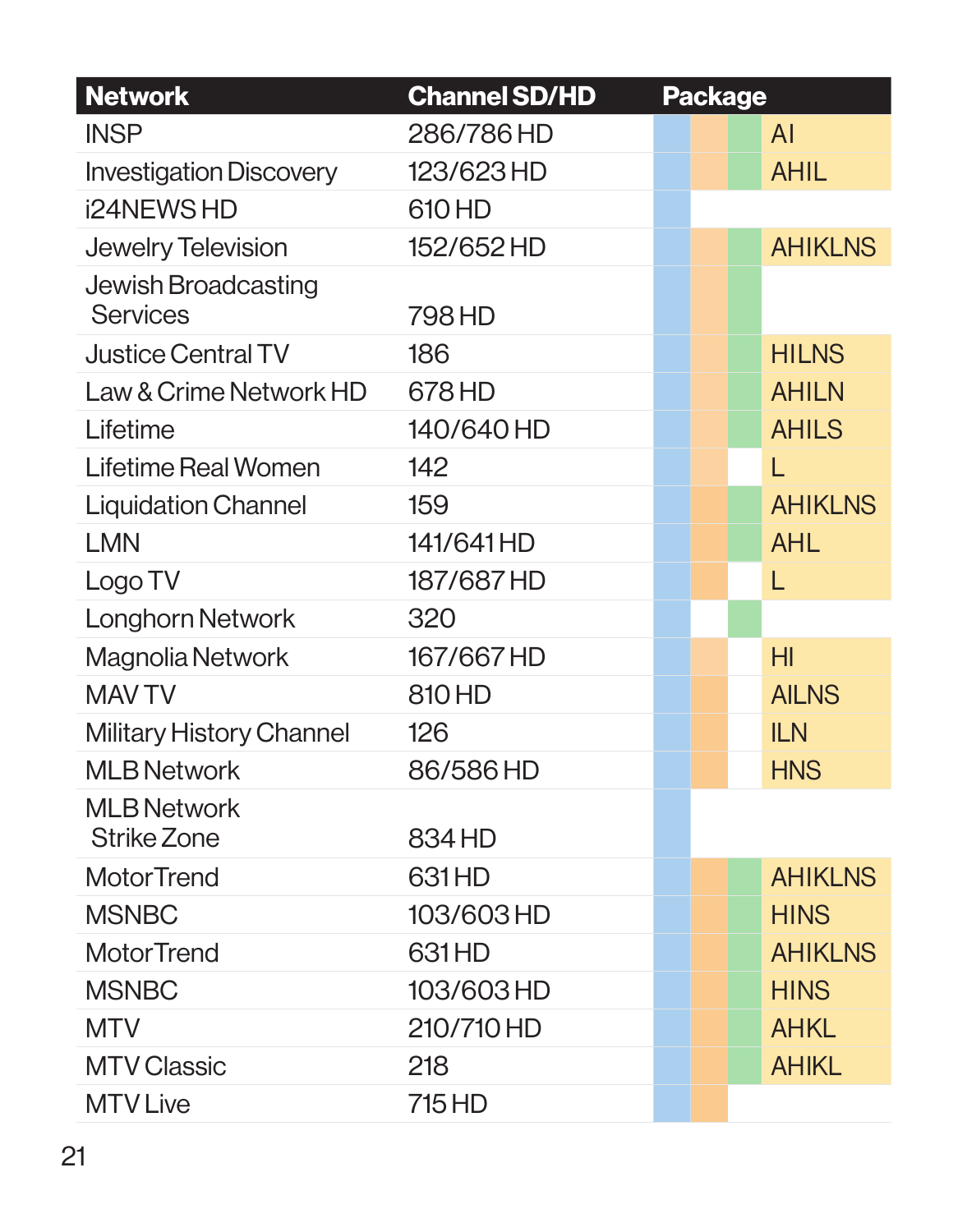| <b>Network</b>                               | <b>Channel SD/HD</b> | <b>Package</b> |                |
|----------------------------------------------|----------------------|----------------|----------------|
| MTV2                                         | 211/711 HD           |                | <b>AHKL</b>    |
| mtvU                                         | 212                  |                |                |
| <b>Music Choice</b>                          | 1800-1850            |                | <b>AHIKLNS</b> |
| <b>MyDestination TVHD</b>                    | 674 HD               |                | <b>ILN</b>     |
| Nat Geo Mundo                                | 1564                 |                | <b>HIL</b>     |
| Nat Geo Wild                                 | 132/632 HD           |                | <b>HIKLN</b>   |
| <b>National Geographic</b>                   | 121/621HD            |                | <b>HIKLN</b>   |
| <b>NBATV</b>                                 | 89/589HD             |                | <b>NS</b>      |
| NESN National <sup>t</sup>                   | 97                   |                |                |
| <b>Newsmax</b>                               | 115/615 HD           |                | <b>HIS</b>     |
| <b>NFL Network</b>                           | 88/588HD             |                | <b>HNS</b>     |
| <b>NFL RedZone</b><br>[seasonal programming] | 335/835 HD           |                |                |
| <b>NHL Network</b>                           | 87/587HD             |                | <b>NS</b>      |
| Nick 2                                       | 253                  |                |                |
| Nick Jr.                                     | 256/756 HD           |                | <b>AHIKL</b>   |
| <b>Nickelodeon</b>                           | 252/752 HD           |                | <b>AHIKL</b>   |
| <b>NickMusic</b>                             | 214                  |                |                |
| <b>Nicktoons</b>                             | 254/754 HD           |                | <b>AHIKL</b>   |
| <b>Olympic Channel</b>                       | 91/591HD             |                | L              |
| <b>One America News</b>                      |                      |                |                |
| <b>Network</b>                               | 116/616 HD           |                | <b>HILNS</b>   |
| Ovation                                      | 188/688 HD           |                | H              |
| <b>OWN: Oprah Winfrey</b><br><b>Network</b>  | 145/645 HD           |                | <b>HIL</b>     |
| Oxygen                                       | 144/644 HD           |                | <b>AHL</b>     |
| <b>Paramount Network</b>                     | 54/554 HD            |                | <b>AHKL</b>    |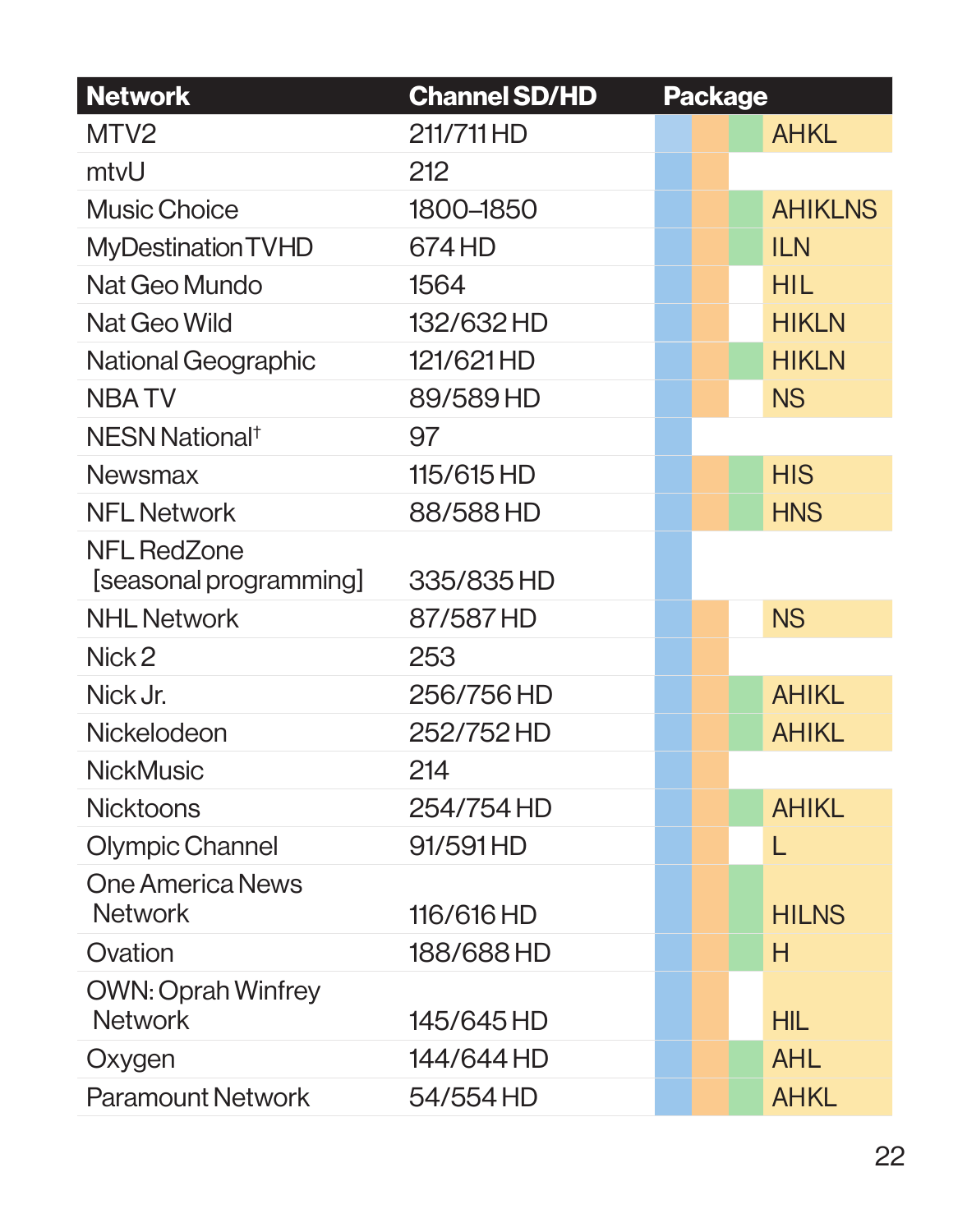| <b>Network</b>                      | <b>Channel SD/HD</b> | <b>Package</b> |                |
|-------------------------------------|----------------------|----------------|----------------|
| Pets.TV HD                          | 633 HD               |                | <b>ILN</b>     |
| <b>POP</b>                          | 194/694 HD           |                | <b>HIKL</b>    |
| <b>PTL TVHD</b>                     | 795 HD               |                | Н              |
| <b>Pursuit</b>                      | 818 HD               |                |                |
| QVC                                 | 150/650 HD           |                | <b>AHIKLNS</b> |
| QVC <sub>2</sub>                    | 653HD                |                | <b>AHIKLNS</b> |
| QVC3HD                              | 656 HD               |                |                |
| <b>Recipe TV HD</b>                 | 676 HD               |                | <b>ILN</b>     |
| <b>REELZ</b>                        | 692HD                |                | <b>AL</b>      |
| Retroplex                           | 349/849HD            |                |                |
| <b>REVOLT</b>                       | 726 HD               |                | <b>AS</b>      |
| <b>Ride TV HD</b>                   | 635 HD               |                | <b>ILS</b>     |
| <b>SCI</b>                          | 122/622 HD           |                | <b>HIL</b>     |
| <b>SEC Network</b>                  | 75/575 HD            |                | <b>HNS</b>     |
| <b>SEC Network Overflow*</b>        | 332                  |                | <b>HNS</b>     |
| <b>SHO x BET HD</b>                 | 868HD                |                |                |
| ShopHQ                              | 157/657 HD           |                | <b>AHIKLNS</b> |
| Showtime                            | 365/865 HD           |                |                |
| Showtime 2                          | 369/869HD            |                |                |
| Showtime 2 West                     | 370/870 HD           |                |                |
| <b>Showtime Extreme</b>             | 373/873 HD           |                |                |
| <b>Showtime Extreme West</b>        | 374/874 HD           |                |                |
| <b>Showtime Family Zone</b>         | 379                  |                |                |
| <b>Showtime Family Zone</b><br>West | 380                  |                |                |
| <b>Showtime Next</b>                | 377                  |                |                |
| <b>Showtime Next West</b>           | 378                  |                |                |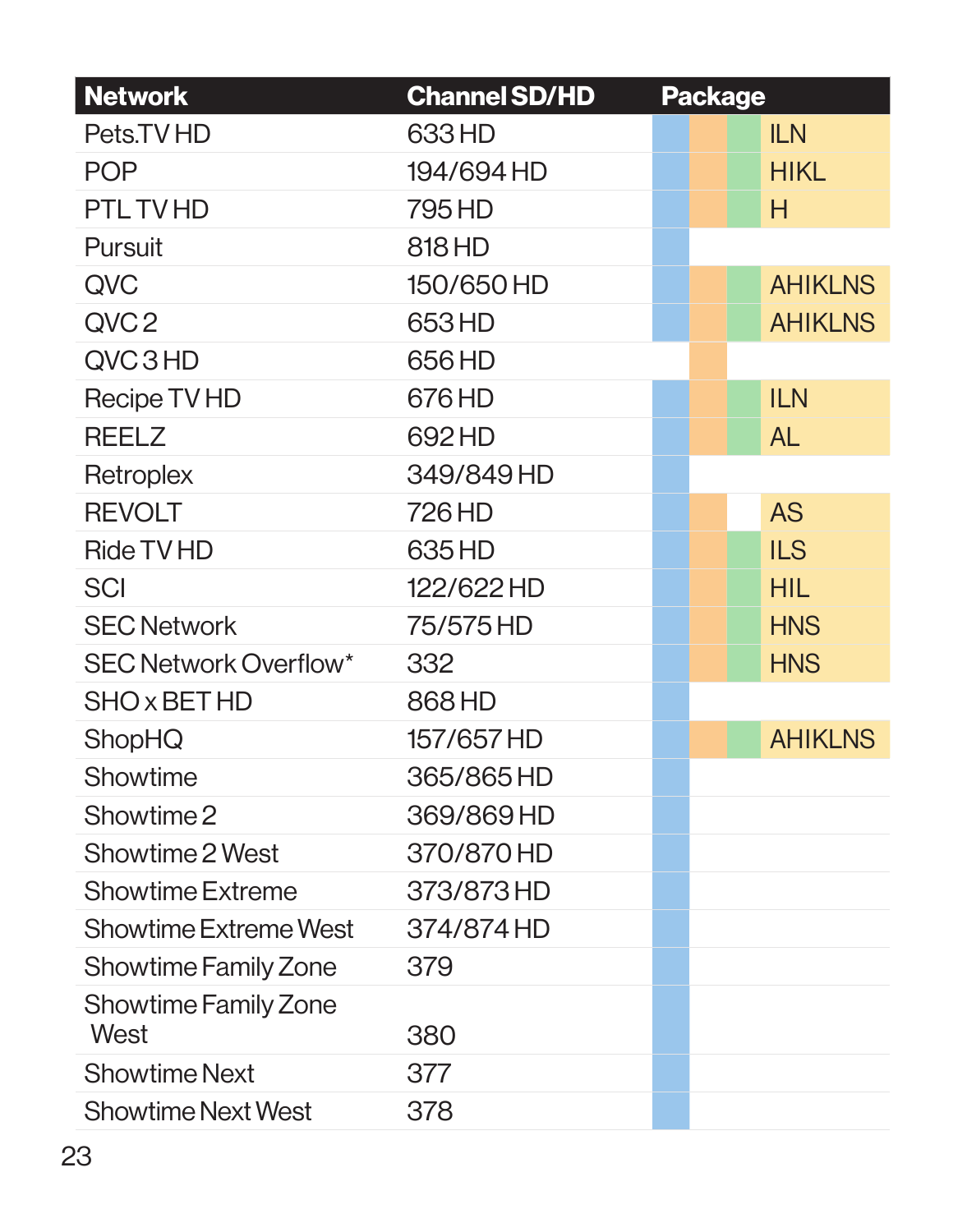| <b>Network</b>                       | <b>Channel SD/HD</b> | <b>Package</b> |
|--------------------------------------|----------------------|----------------|
| <b>Showtime Showcase</b>             | 367/867HD            |                |
| <b>Showtime West</b>                 | 366/866HD            |                |
| <b>Showtime Women</b>                | 375                  |                |
| <b>Showtime Women West</b>           | 376                  |                |
| <b>Sino TV Network</b>               | 281                  |                |
| <b>Smithsonian Channel</b>           | 134/634 HD           |                |
| <b>Starz</b> <sup>®</sup>            | 340/840 HD           |                |
| <b>Starz Cinema</b>                  | 346/846 HD           |                |
| <b>Starz Comedy</b>                  | 347/847 HD           |                |
| <b>Starz Edge</b>                    | 342/842 HD           |                |
| <b>Starz Edge West</b>               | 343                  |                |
| <b>Starz Encore</b>                  | 350/850 HD           |                |
| <b>Starz Encore Action</b>           | 360/860 HD           |                |
| <b>Starz Encore Action</b><br>West   | 361                  |                |
| <b>Starz Encore Black</b>            | 358/858 HD           |                |
| <b>Starz Encore Black West</b>       | 359                  |                |
| <b>Starz Encore Classic</b>          | 352/852 HD           |                |
| <b>Starz Encore Classic</b><br>West  | 353                  |                |
| Starz Encore Español                 | 363/863 HD           |                |
| <b>Starz Encore Family</b>           | 362/862 HD           |                |
| <b>Starz Encore Suspense</b>         | 356/856 HD           |                |
| <b>Starz Encore Suspense</b><br>West | 357                  |                |
| <b>Starz Encore West</b>             | 351                  |                |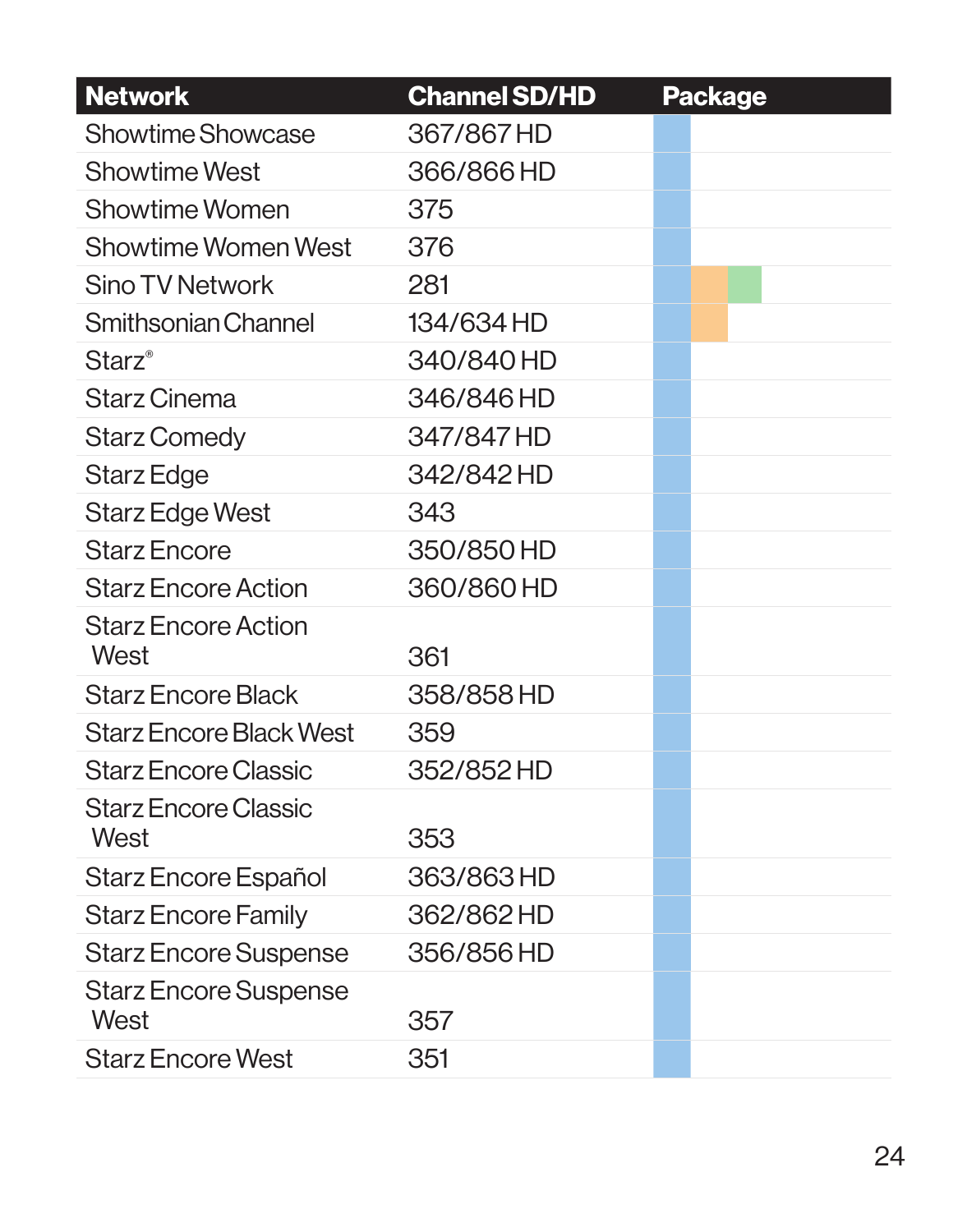| <b>Network</b>                                   | <b>Channel SD/HD</b> | <b>Package</b> |                |
|--------------------------------------------------|----------------------|----------------|----------------|
| <b>Starz Encore Westerns</b>                     | 354/854 HD           |                |                |
| <b>Starz Encore Westerns</b><br>West             | 355                  |                |                |
| <b>Starz In Black</b>                            | 344/844 HD           |                |                |
| Starz Kids & Family                              | 345/845 HD           |                |                |
| <b>Starz West</b>                                | 341                  |                |                |
| <b>Sundance TV</b>                               | 235/735 HD           |                | <b>AIL</b>     |
| Syfy                                             | 180/680 HD           |                | <b>AHIKS</b>   |
| <b>TBN</b>                                       | 295                  |                |                |
| <b>TBN Enlace USA</b>                            | 1740                 |                |                |
| <b>TBS</b>                                       | 52/552 HD            |                | <b>AHIKNS</b>  |
| <b>TeenNick</b>                                  | 255/755 HD           |                | <b>AHIKL</b>   |
| <b>Tennis Channel</b>                            | 92/592HD             |                | S              |
| The Cowboy Channel                               | 246                  |                | <b>AHILNS</b>  |
| <b>The Movie Channel</b>                         | 385/885HD            |                |                |
| The Movie Channel West                           | 386                  |                |                |
| The Movie Channel Xtra<br>The Movie Channel Xtra | 387/887HD            |                |                |
| West                                             | 388                  |                |                |
| The SonLife Broadcasting<br><b>Network</b>       | 797 HD               |                | <b>AHIKLNS</b> |
| <b>The Weather Channel</b>                       | 611HD                |                | <b>AHIKLNS</b> |
| The Word                                         | 292                  |                |                |
| <b>Three Angels</b><br><b>Broadcasting</b>       | 291                  |                |                |
| TLC                                              | 139/639 HD           |                | <b>AHILNS</b>  |
| TNT                                              | 51/551HD             |                | <b>AHIKNS</b>  |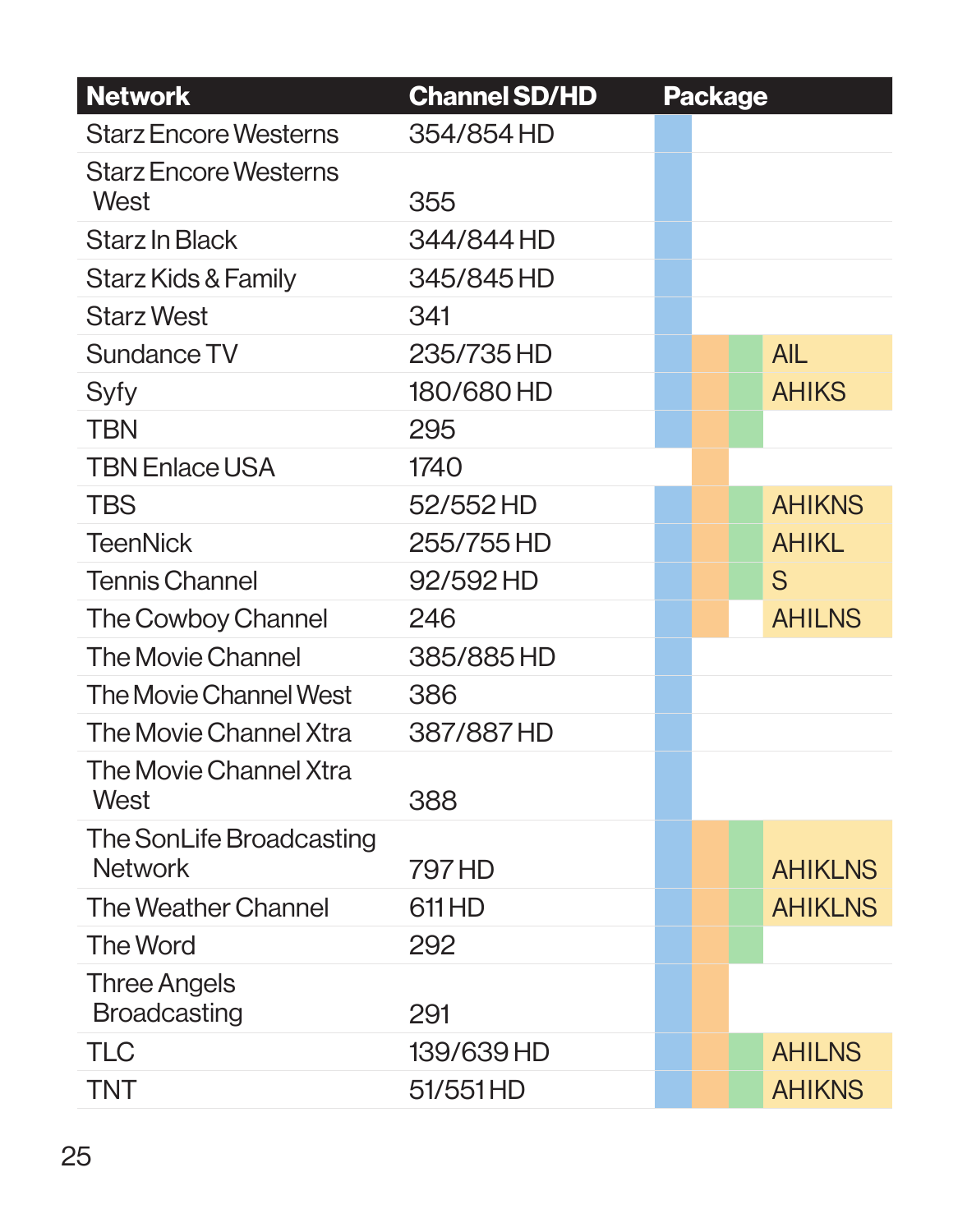| <b>Network</b>               | <b>Channel SD/HD</b> | <b>Package</b> |                |
|------------------------------|----------------------|----------------|----------------|
| Tr3s: MTV                    | 273                  |                | IL.            |
| <b>Travel Channel</b>        | 170/670 HD           |                | <b>AHKL</b>    |
| truTV                        | 183/683 HD           |                | <b>AHIKS</b>   |
| <b>TUDN</b>                  | 1524/1539 HD         |                |                |
| <b>Turner Classic Movies</b> | 230                  |                | <b>AHIKS</b>   |
| <b>TV Land</b>               | 241/741HD            |                | <b>AHKL</b>    |
| <b>TV One</b>                | 271/771HD            |                | <b>AHLS</b>    |
| <b>TVG</b> [horse racing]    | 315                  |                |                |
| TVG <sub>2</sub>             | 316                  |                |                |
| <b>Universal Kids</b>        | 263/763HD            |                | L              |
| Universo                     | 275/775 HD           |                |                |
| <b>UP</b>                    | 238/738 HD           |                | <b>AHIKLNS</b> |
| <b>USA Network</b>           | 50/550 HD            |                | <b>AHIKNS</b>  |
| VH <sub>1</sub>              | 217/717 HD           |                | <b>AHKL</b>    |
| <b>VICE</b>                  | 127/697 HD           |                | Н              |
| <b>VOD Weekly Highlights</b> | 339                  |                |                |
| WE tv                        | 149/649 HD           |                | <b>AHKL</b>    |
| <b>WGN America</b>           | 68/568HD             |                | <b>AHN</b>     |
| <b>Willow Cricket</b>        | 806HD                |                |                |
| <b>WOW</b>                   | 158                  |                | <b>AHIKLNS</b> |
| Yahoo! Finance               | 604 HD               |                | <b>HILNS</b>   |
| Z Living                     | 662HD                |                | <b>HILS</b>    |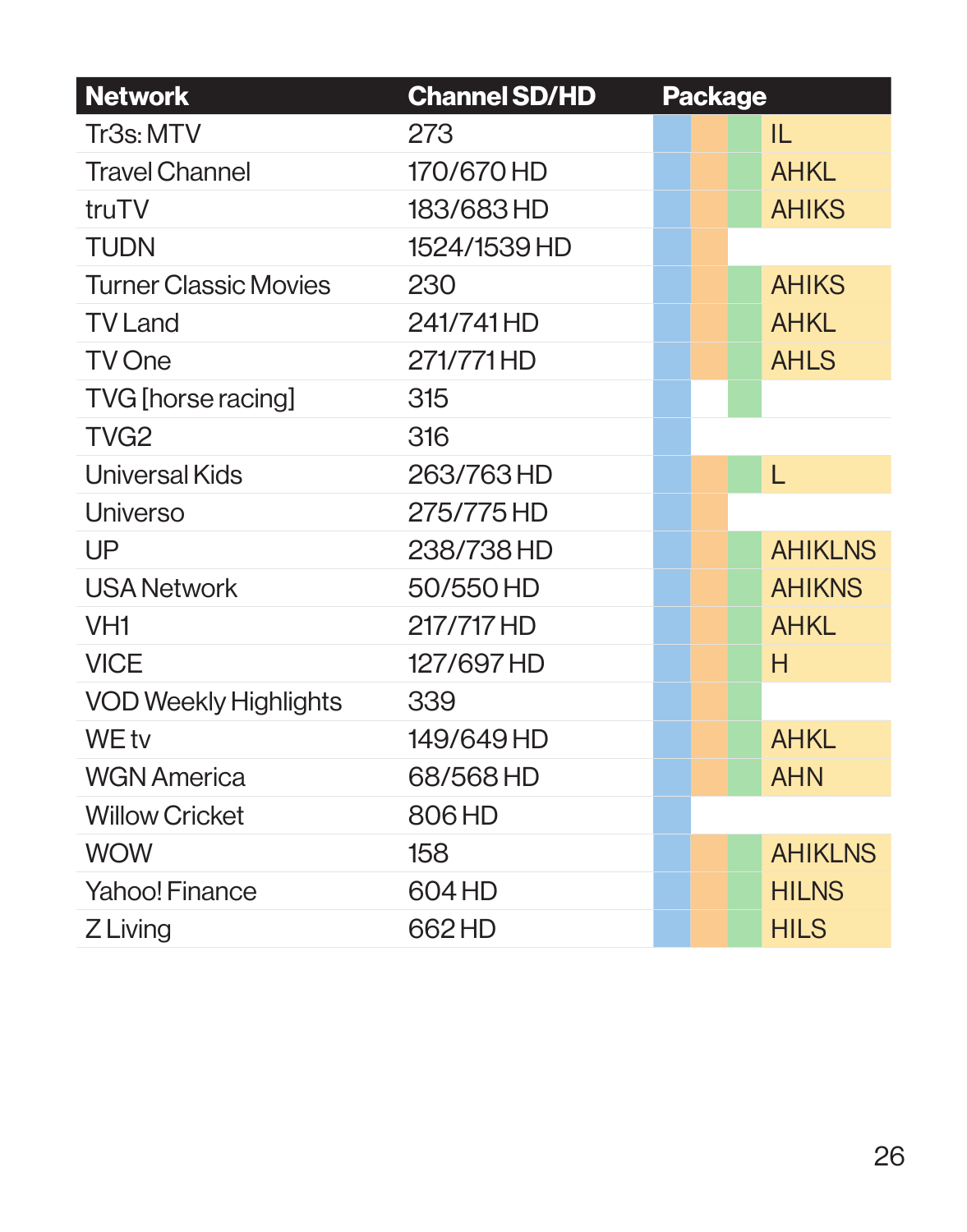# **Fios TV listings**

#### **Premium channels**

Additional subscription required.

#### **Premium channels** Movie Package

| <b>Network</b>                   | <b>Channel SD/HD</b> |
|----------------------------------|----------------------|
| <b>Flix</b>                      | 390                  |
| <b>Flix West</b>                 | 391                  |
| <b>IndiePlex</b>                 | 348/848 HD           |
| <b>RetroPlex</b>                 | 349/849 HD           |
| <b>SHO x BET HD</b>              | 868 HD               |
| Showtime                         | 365/865 HD           |
| Showtime 2                       | 369/869 HD           |
| Showtime 2 West                  | 370/870 HD           |
| <b>Showtime Extreme</b>          | 373/873 HD           |
| <b>Showtime Extreme West</b>     | 374/874 HD           |
| <b>Showtime Family Zone</b>      | 379                  |
| <b>Showtime Family Zone West</b> | 380                  |
| <b>Showtime Next</b>             | 377                  |
| <b>Showtime Next West</b>        | 378                  |
| <b>Showtime Showcase</b>         | 367/867HD            |
| <b>Showtime West</b>             | 366/866 HD           |
| <b>Showtime Women</b>            | 375                  |
| <b>Showtime Women West</b>       | 376                  |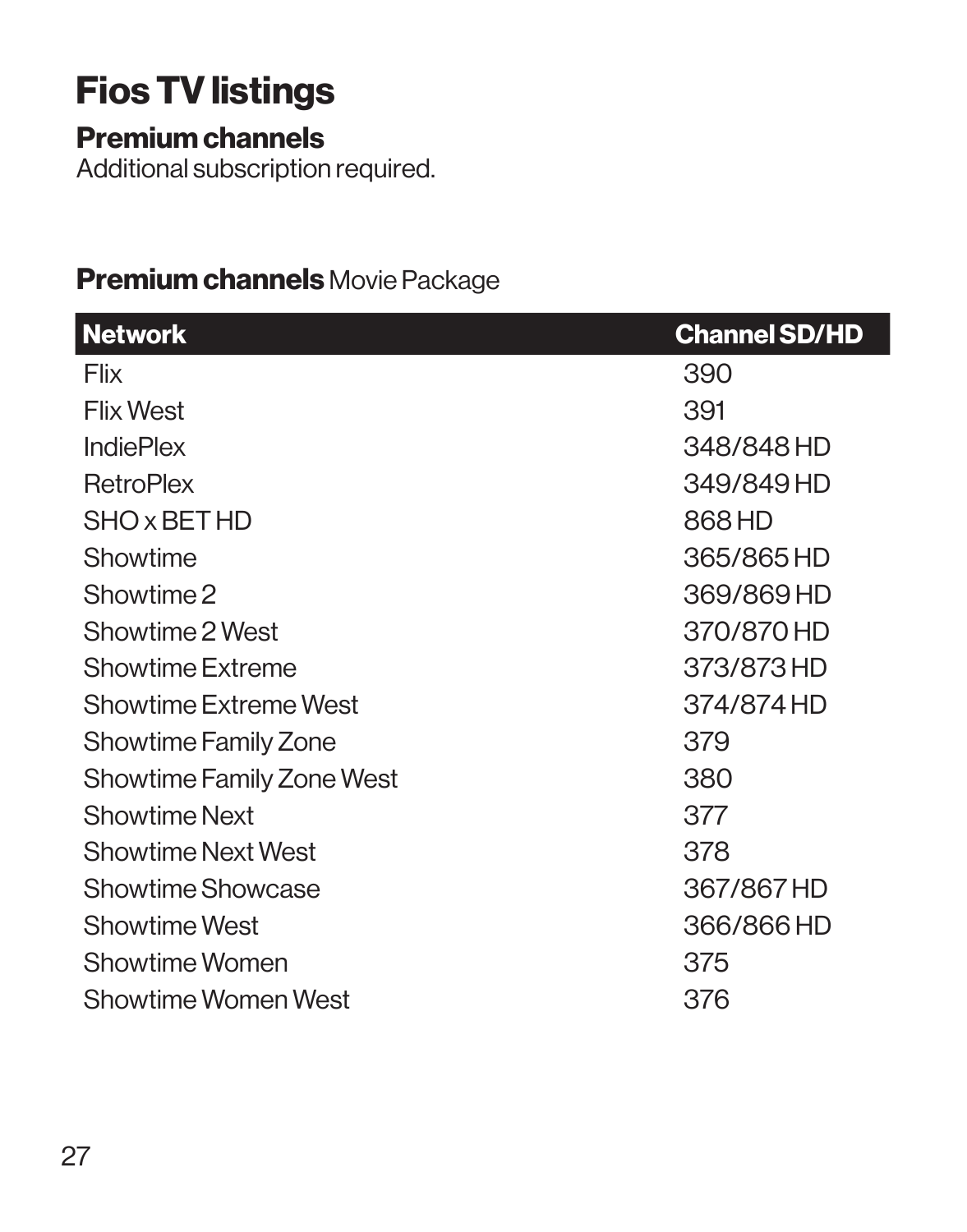| <b>Network</b>                    | <b>Channel SD/HD</b> |
|-----------------------------------|----------------------|
| <b>Starz</b> <sup>®</sup>         | 340/840 HD           |
| <b>Starz Cinema</b>               | 346/846 HD           |
| <b>Starz Comedy</b>               | 347/847 HD           |
| Starz Edge                        | 342/842 HD           |
| <b>Starz Edge West</b>            | 343                  |
| <b>Starz Encore</b>               | 350/850 HD           |
| <b>Starz Encore Action</b>        | 360/860 HD           |
| <b>Starz Encore Action West</b>   | 361                  |
| <b>Starz Encore Black</b>         | 358/858 HD           |
| <b>Starz Encore Black West</b>    | 359                  |
| <b>Starz Encore Classic</b>       | 352/852 HD           |
| <b>Starz Encore Classic West</b>  | 353                  |
| Starz Encore Español              | 363/863 HD           |
| <b>Starz Encore Family</b>        | 362/862HD            |
| <b>Starz Encore Suspense</b>      | 356/856 HD           |
| <b>Starz Encore Suspense West</b> | 357                  |
| <b>Starz Encore West</b>          | 351                  |
| <b>Starz Encore Westerns</b>      | 354/854 HD           |
| <b>Starz Encore Westerns West</b> | 355                  |
| Starz In Black                    | 344/844 HD           |
| Starz Kids & Family               | 345/845 HD           |
| <b>Starz West</b>                 | 341                  |
| The Movie Channel                 | 385/885 HD           |
| The Movie Channel West            | 386                  |
| The Movie Channel Xtra            | 387/887HD            |
| The Movie Channel Xtra West       | 388                  |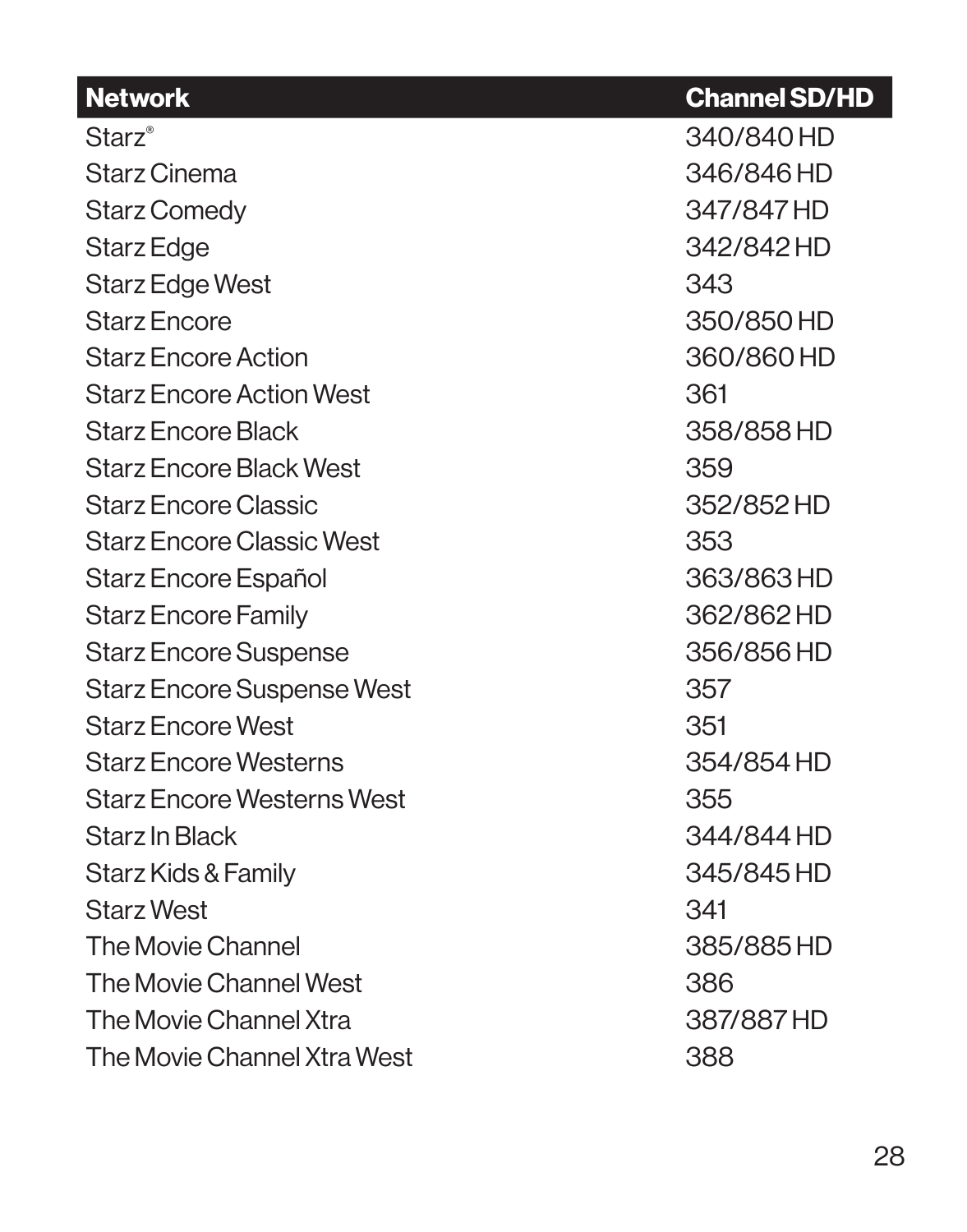#### **Premium channels** HBO

| <b>Network</b>            | <b>Channel SD/HD</b> |
|---------------------------|----------------------|
| <b>HBO</b>                | 400/899HD            |
| HBO2                      | 402/902 HD           |
| HBO <sub>2</sub> West     | 403/903 HD           |
| <b>HBO Comedy</b>         | 408/908 HD           |
| <b>HBO Comedy West</b>    | 409/909 HD           |
| <b>HBO</b> Family         | 406/906HD            |
| <b>HBO Family West</b>    | 407/907 HD           |
| <b>HBO Latino</b>         | 412/912 HD           |
| <b>HBO Signature</b>      | 404/904 HD           |
| <b>HBO Signature West</b> | 405/905 HD           |
| <b>HBO</b> West           | 401/901HD            |
| <b>HBO</b> Zone           | 410/910 HD           |
| <b>HBO Zone West</b>      | 411/911 HD           |

### **Premium channels** EPIX

| <b>Network</b> | <b>Channel SD/HD</b> |
|----------------|----------------------|
| <b>EPIX</b>    | 395/895 HD           |
| EPIX 2 HD      | 896 HD               |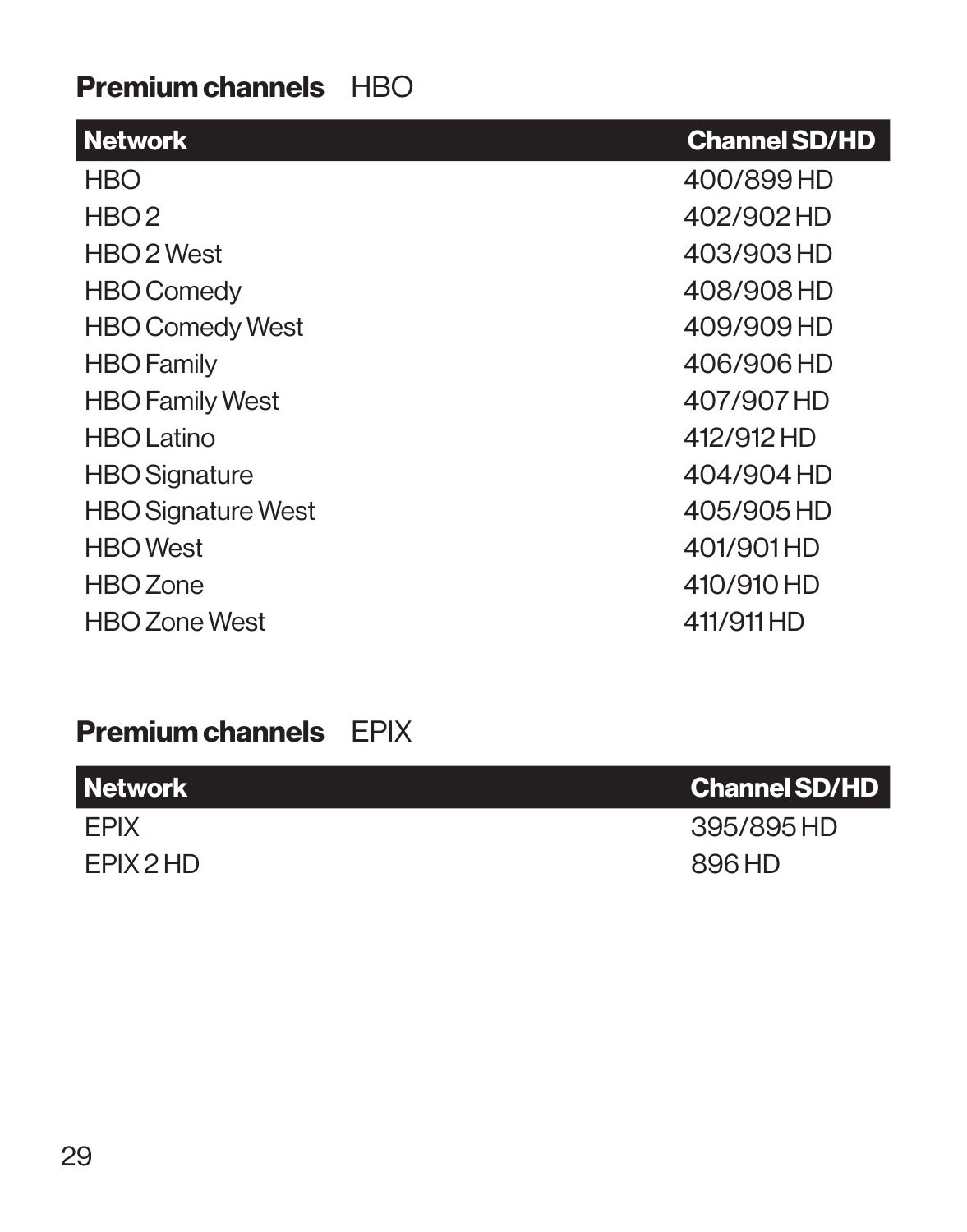#### **Premium channels** Cinemax

| <b>Network</b>           | <b>Channel SD/HD</b> |
|--------------------------|----------------------|
| <b>Action Max</b>        | 424/924 HD           |
| <b>Action Max West</b>   | 425                  |
| Cinemax                  | 420/920 HD           |
| Cinemax West             | 421/921HD            |
| Five Star Max            | 430/930 HD           |
| <b>MAX Latino</b>        | 429/929 HD           |
| More Max                 | 422/922 HD           |
| More Max West            | 423/923 HD           |
| Movie Max                | 428/928 HD           |
| <b>Outer Max</b>         | 431/931HD            |
| <b>Thriller Max</b>      | 426/926 HD           |
| <b>Thriller Max West</b> | 427                  |

### **Premium channels** Other

here! 445

*Network* **Channel SD/HD**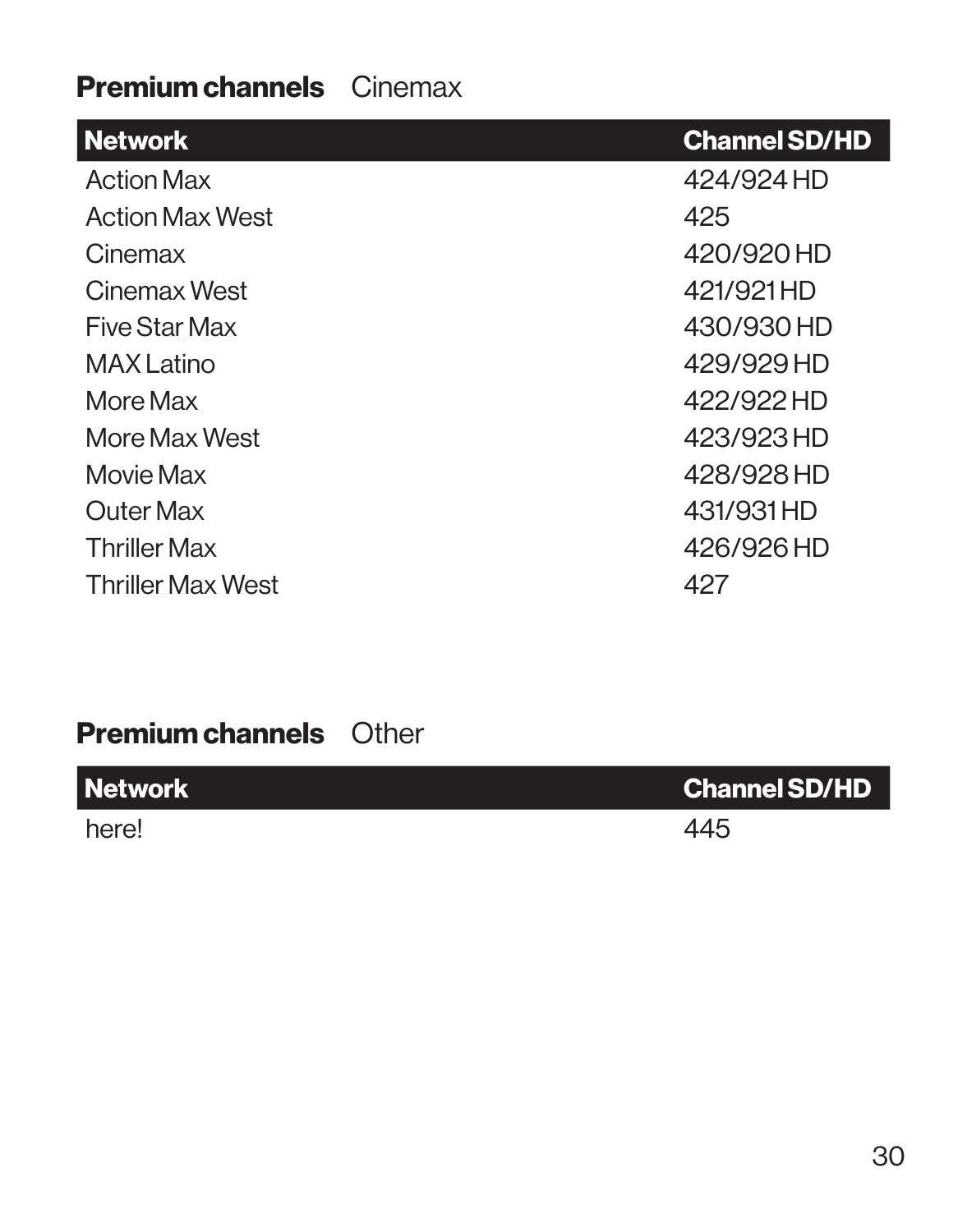#### **Spanish language**

Additional subscription required.

| <b>Network</b>                 | <b>Channel SD/HD</b> |
|--------------------------------|----------------------|
| Antena 3 HD                    | 1515 HD              |
| <b>AyM Sports</b>              | 1535                 |
| <b>BabyFirst</b>               | 765 HD               |
| <b>Bandamax Estados Unidos</b> | 1663                 |
| belN Sports en Español         | 1538                 |
| <b>Boomerang</b>               | 258/1725             |
| Canal 22                       | 1646                 |
| <b>Canal Once</b>              | 1567                 |
| <b>Canal SUR</b>               | 1549                 |
| Centroamérica TV               | 1703                 |
| Cine Estelar                   | 1688                 |
| Cine Latino                    | 1685                 |
| Cine Mexicano                  | 1686                 |
| Cine Nostalgia                 | 1687                 |
| CNN en Español                 | 1540                 |
| De Película                    | 1680                 |
| De Película Clásico            | 1681                 |
| Discovery en Español           | 1563/1558 HD         |
| Discovery Familia              | 1702/1701 HD         |
| Disney XD                      | 1722                 |
| <b>Dominican View</b>          | 1548                 |
| Ecuavisa Internacional         | 1512                 |
| <b>ESPN Deportes</b>           | 1520/1537 HD         |
| <b>EWTN</b> Español            | 1741                 |
| <b>FOROtv</b>                  | 1551                 |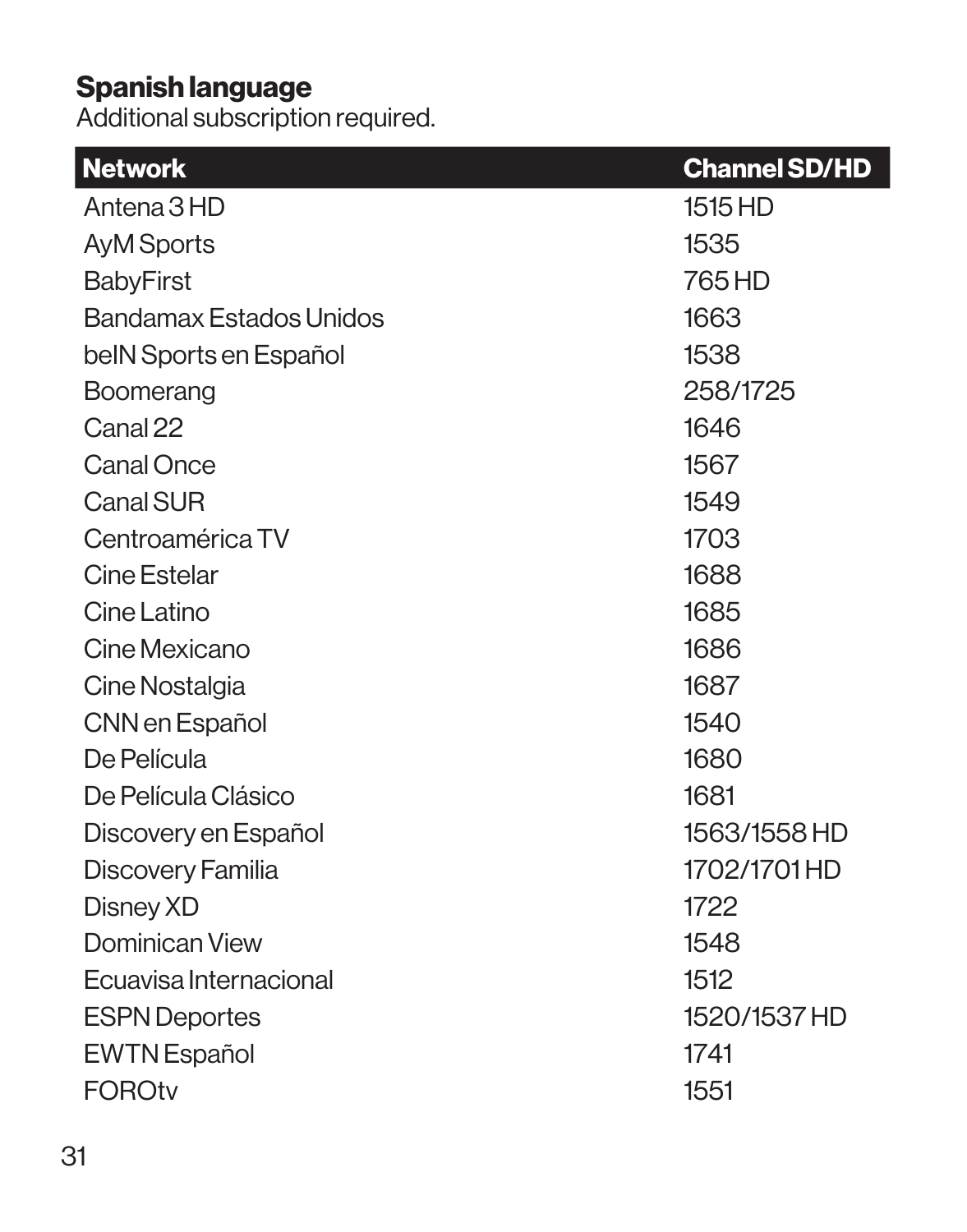| <b>Network</b>             | <b>Channel SD/HD</b> |
|----------------------------|----------------------|
| <b>Fox Deportes</b>        | 1521/1534 HD         |
| <b>Fox Life</b>            | 1582                 |
| Galavisión                 | 1503                 |
| <b>Gran Cine</b>           | 1683                 |
| History Channel en Español | 1561                 |
| <b>HITn</b>                | 1648                 |
| Hola TV                    | 1579 HD              |
| <b>Milenio Television</b>  | 1550                 |
| <b>Multimedios TV</b>      | 1511/1516 HD         |
| Nat Geo Mundo              | 1564                 |
| Nuestra Tele               | 1705                 |
| <b>Pasiones</b>            | 1583                 |
| Ritmoson Latino EUA        | 1664                 |
| <b>Semillitas</b>          | 1721 HD              |
| Supercanal                 | 1507                 |
| <b>SUR Peru</b>            | 1510                 |
| <b>TBN Enlace USA</b>      | 1740                 |
| Tele El Salvador           | 1509                 |
| Tele N                     | 1590                 |
| <b>Telehit</b>             | 1662                 |
| Telemicro Internacional    | 1513                 |
| <b>TeleRitmo</b>           | 1666                 |
| Televisión Dominicana      | 1506                 |
| Tr3s: MTV                  | 1660                 |
| <b>TUDN</b>                | 1524/1539 HD         |
| <b>TV Chile</b>            | 1704                 |
| <b>TVE Internacional</b>   | 1560                 |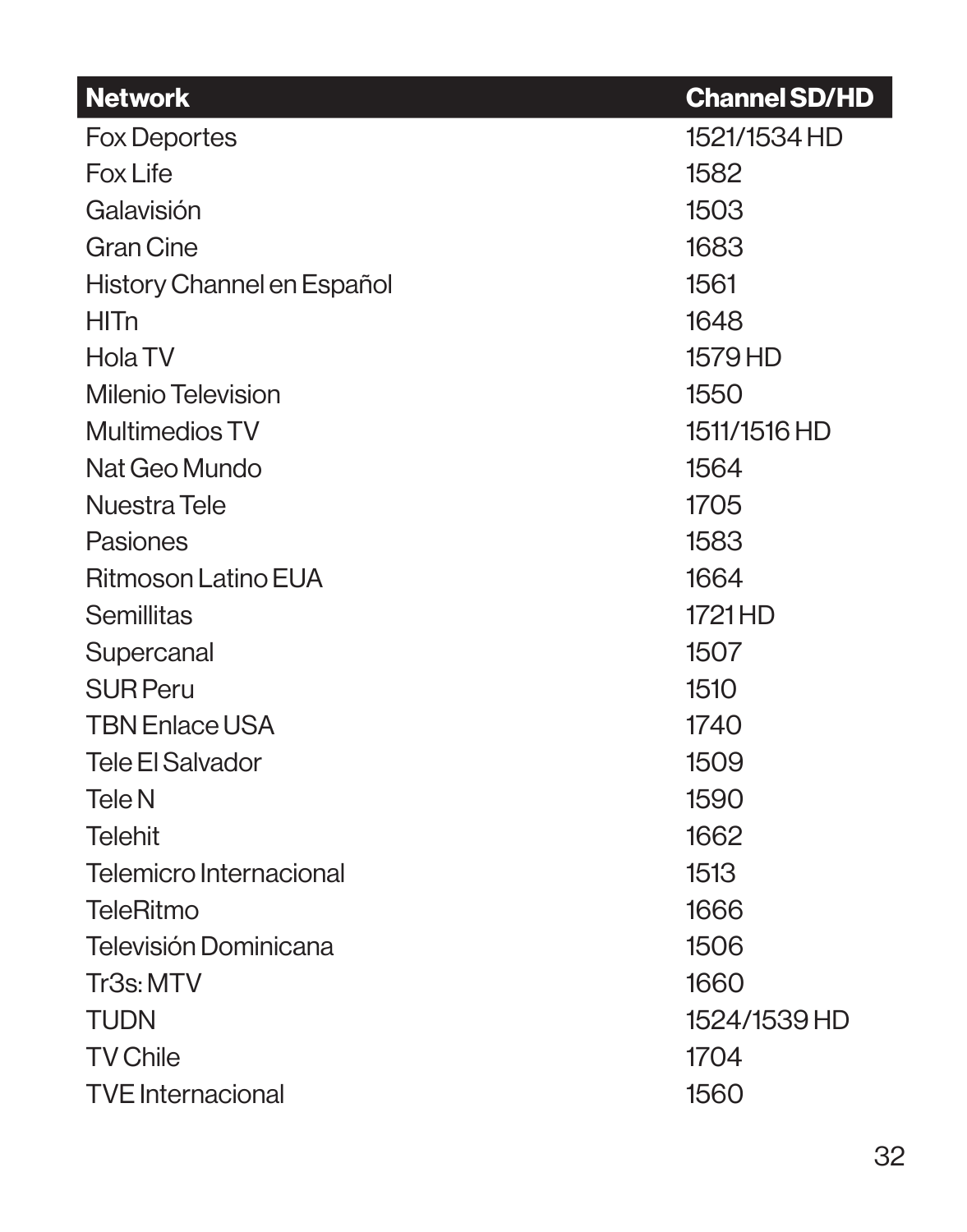| <b>Network</b>             | <b>Channel SD/HD</b> |
|----------------------------|----------------------|
| <b>TyC Sports</b>          | 1536                 |
| <b>Ultra Cine</b>          | 1690                 |
| Ultra Clásico              | 1693                 |
| Ultra Fiesta               | 1670                 |
| Ultra Film                 | 1691                 |
| Ultra Luna                 | 1585                 |
| Ultra Mex                  | 1692                 |
| Universo                   | 275/775 HD           |
| <b>Univision tlNovelas</b> | 1584                 |
| <b>Viendo Movies</b>       | 1689 HD              |
| <b>WAPA América</b>        | 1508                 |

#### **Subscription sports**

Due to COVID-19, many sports leagues continue to be impacted and game schedules are subject to change. Sales of subscription sports plans are subject to change. Updates will be provided as soon as more information is made available.

| <b>Channel SD/HD</b> |
|----------------------|
| 1461–1474 HD         |
| 1450–1459 HD         |
|                      |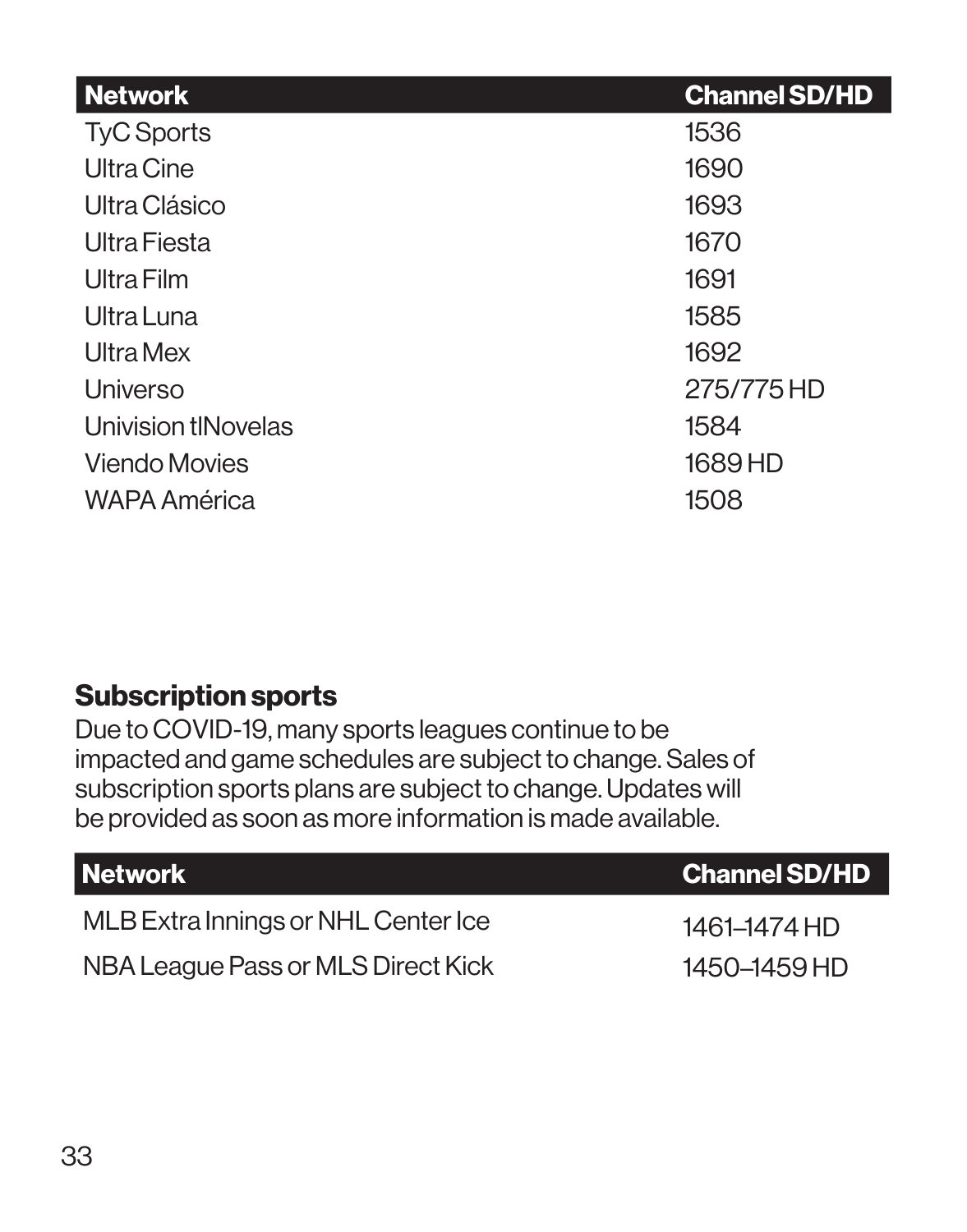**Sports pass<sup>^</sup>Additional subscription required.** 

| <b>Network</b>                     | <b>Channel SD/HD</b> |
|------------------------------------|----------------------|
| belN Sports HD                     | 805 HD               |
| <b>ESPN College Extra</b>          | 821-828 HD           |
| Longhorn Network                   | 320                  |
| <b>MAV TV</b>                      | 810 HD               |
| <b>MLB Network Strike Zone</b>     | 834 HD               |
| <b>NFL RedZone</b>                 | 335/835 HD           |
| Pursuit                            | 818 HD               |
| <b>Sportsnet New York National</b> | 96                   |
| Stadium College Sports Atlantic HD | 812 HD               |
| Stadium College Sports Central HD  | 813 HD               |
| Stadium College Sports Pacific HD  | 814 HD               |
| <b>TVG</b>                         | 315/815 HD           |
| TVG <sub>2</sub>                   | 316                  |
| <b>Willow Cricket HD</b>           | 806 HD               |
| <b>YES National HD</b>             | 595 HD               |



#### **Fios TV Local Channels & Regional Sports Networks**

Visit verizon.com/info/channel-lineup/ to use the Fios channel lineup tool to check your package for availability of Fios TV Local Channels & Regional Sports Networks.